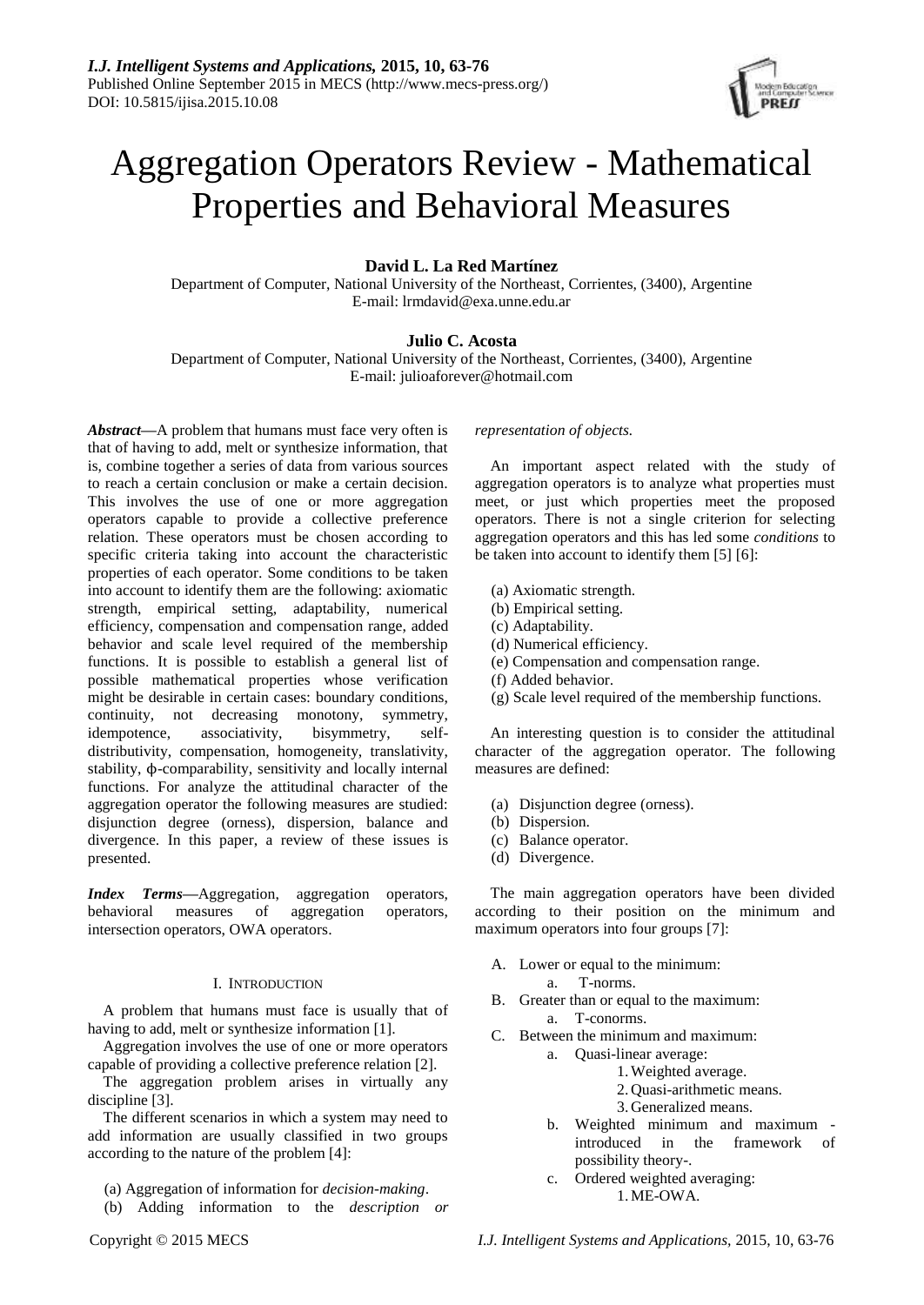2. S-OWA. 3. Step-OWA. 4.Window-OWA. 5. Neat-OWA. d. Weighted ordered weighted averaging.

- e. Fuzzy integrals. D. Hybrids.
- 

In this article, we provide a brief overview of the main aggregation operators, and it is also structured as follows: firstly, we make a brief review of the aggregation of information; secondly, it is presented the mathematical properties of aggregation; thirdly, we will present the main aggregation operators; and finally, it will finish with conclusions about them.

# II. REVIEW ON DATA AGGREGATION

A problem that humans must face is usually that of having to add, melt or synthesize information, i.e. combined each other a series of data from various sources to reach a certain conclusion or make a certain decision [1].

Moreover, in everyday activity of organizations (including governments), decisions must be made on which depends the success of management. Generally, decision models are used including an aggregation phase and another of exploitation. Aggregation involves the use of one or more operators capable of providing a collective preference relation. Thus, aggregation of information in an efficient and flexible way has become the main task of the problems of access to information and other problems of multicriteria decision [2].

The aggregation problem arises in virtually any discipline, being the medicine, economics, statistical or control theory only a few significant examples. Therefore, search, study and formalization of methods and techniques for aggregating information constitute a research field of wide spectrum and great timeliness. In particular, the need for rigorous mechanisms for this task is particularly evident in the field of Governments or Administrations, since aggregation of information is essential in fields such as decision-making and acquisition of knowledge from large volumes of data, among others, resulting very useful the aggregations between the minimum and the maximum operator, through the means operators [3].

In any of these fields, the different scenarios in which a system may need to add information are usually classified in two groups according to the nature of the problem [4]:

- Aggregation of information for *decision-making*: encompasses all those situations where you have multiple views or different criteria and plans to make a decision as consistent as possible with the initial information.
- Adding information to the *description or representation of objects*: it is required that when you have multiple information about the same object, but complementary and from different

sources - experts, sensors, etc. - and it is intended to build on them an overall description of the object.

On the other hand, it is easy to check that, in the vast majority of aggregation processes, preliminary information is often uncertain or imprecise. So, it is generally convenient to have a framework that allows us to represent and handle such vagueness.

Although there are several mathematical environments capable of working with imperfect knowledge (calculation of probabilities, possibility theory, evidence theory), perhaps the most important of them is the theory of fuzzy subsets or *fuzzy logic*.

Obviously, there is not a single criterion for selecting aggregation operators and this has led some *conditions* to be taken into account to identify them [5]:

- *Axiomatic strength:* On equal terms, an operator is better when less limited is by which axioms satisfies.
- *Empirical setting:* In addition to satisfying certain axioms or have certain formal qualities, operators should appropriately reflect reality.
- *Adaptability:* The operators must be adapted to the specific context in which they are, essentially by parameterization.
- *Numerical efficiency:* The computational effort calculation is especially important when you have to solve big problems. In fact, many times we must resort to heuristics techniques able to find quality solutions although they are not necessarily optimal [6].
- *Compensation and compensation range:* The greater the extent to which the membership functions of the aggregated fuzzy sets, the aggregation operator better represent the situations in which attributes are compensated each other.
- *Added behavior:* The degree of membership in a fuzzy set in the aggregate set very often depends on the number of sets combined.
- *Scale level required of the membership functions of:*  Different operators may require different levels of scale membership information (nominal, interval, ratio or absolute) to be admissible. On equal terms, it is preferred an operator that requires the lowest level scale.

In turn, Dubois and Prade propose the following *classification of aggregation operators* based on their behavior [7]:

- *Conjunctive or intolerant behavior:* It is desired that all criteria are met to combine, and it is represented by any lower or equal to the minimum operator. The t-norms satisfy this requirement and therefore belong to this category.
- *Disjunctive or tolerant behavior*: Simply one of the criteria is met for an overall satisfaction; it is represented by any greater or equal to the maximum operator. In this case the t-conorms are suitable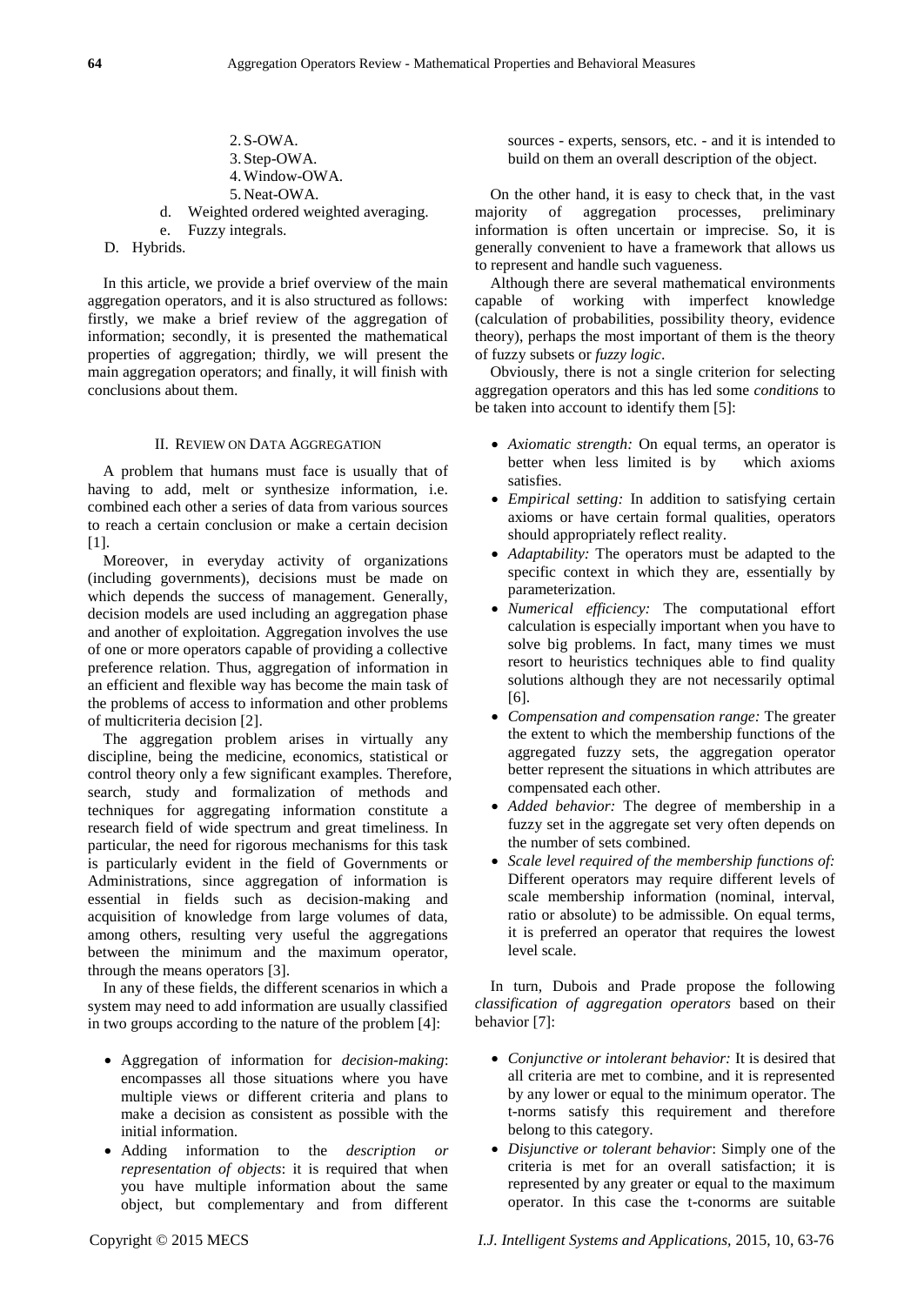carriers.

 *Behavior of commitment*: In many cases, it is desired to obtain an intermediate result that does not reflect neither the total lack of compensation which is the conjunctive behavior nor the total compensation of disjunctive behavior. This behavior is present in all operators between the minimum and maximum.

The above classification has the disadvantage of being too general and is even, as the authors themselves acknowledge, incomplete, and there are many operators such as symmetric sums - presenting a hybrid behavior that does not correspond to any of the three categories previous [1].

Generically it can be said that the timely aggregation fuzzy subsets is translated into the application of a numeric operator of the form  $F : [0,1]^n \to [0,1]$  which, when checking the boundary conditions  $F(0, \ldots, 0) = 0$ and  $F$  (1, ..., 1) = 1 and it is monotonous and continuous, this is called *aggregation operator.*

Because of its many applications, the definition and study of such operators has proliferated, and now, there is a great deal of proposals in this regard [7] [8] [9].

### III. MATHEMATICAL PROPERTIES OF AGGREGATION

An important aspect related with the study of aggregation operators is to analyze what properties must meet, or just which properties meet the proposed operators. Regarding the first point, author usually considers that these operators must meet categorically no concrete property, although they cite some that considered *natural,* such as boundary conditions, monotony or the continuity of the operators [1].

However, it is possible to establish a general list of possible mathematical properties whose verification might be desirable in certain cases [10] [11] [7] [12] [13] [14] [15] [16] [17] [18] [19] [20].

The main properties are these:

- *Boundary conditions:*  $F(0,...,0) = 0$ ,  $F(1,...,1) = 1$ .
- *Continuity: F* is a continuous function on each of its variables. This property ensures that the existence of small variations in the data does not cause big jumps in the result.
- *Not decreasing monotony* (in each variable): For all  $i \in \{1, \ldots, n\}, \text{ if } x_i > x'_i, \text{ then}$  $F(x_1, ..., x_i, ..., x_n) \geq F(x_1, ..., x_i', ..., x_n)$ . By this property, it is described that if the input data increases, the result of their combination cannot decrease.
- *Symmetry* (or commutative, neutrality, anonymity): Where  $I = [0, 1]$ ; for all  $(x_1, ..., x_n) \in I^n$ ,  $F(x_1,...,x_n) = F(x_{\sigma(1)},...,x_{\sigma(n)})$ ; σ being any permutation of  $\{1,..., n\}$ . This property states that the order of the input data should not affect the result obtained, all of which are treated in the same way.
- *Idempotence* (or unanimously, identity): Where  $I =$ [0, 1]; for all  $x \in I$ ,  $F(x, \ldots, x) = x$ . The idempotence is a generalization of the boundary conditions anywhere in the universe. It states that if all input data are the same, the result of their combination should match with them.
- *Associativity:*  $(n = 2)$  For all  $x_1, x_2, x_3 \in I$ ,  $F(x_1, F(x_2,$  $(x_3)$ ) =  $F(F(x_1, x_2), x_3)$ . This property allows extending immediate, consistent and unambiguous manner to operators defined on two variables at any number of arguments.
- *Bisymmetry:*  $(n = 2)$  For all  $x_1, x_2, x_3, x_4 \in I$ ,  $F(F(x_1,$  $F(x_3, x_4) = F(F(x_1, x_3), F(x_2, x_4))$ . The bisymmetry property, weaker than the association, said that the result of combining in groups of two input data does not depend on the choice of these groups. All associative and commutative function is bisymmetric.
- *Self-distributivity:*  $(n = 2)$  For all  $x_1, x_2, x_3 \in I$ ,  $F(x_1,$  $F(x_2, x_3) = F(F(x_1, x_2), F(x_1, x_3))$  (by the left).  $(n = 2)$ For all  $x_1, x_2, x_3 \in I$ ,  $F(F(x_1, x_2), x_3) = F(F(x_1, x_3))$ ,  $F(x_2, x_3)$  (by the right). Any idempotent and bisymmetric function is self-distributive. Any strictly increasing and self-distributive function is idempotent.
- *Compensation* (or property of Pareto, average or the media): For all  $(x_1, \ldots, x_n) \in I^n$ ,  $\min(x_1, \ldots, x_n) \leq$  $F(x_1,..., x_n) \leq \max(x_1,..., x_n)$ . The property compensation ensures that the result will be a compromise value located between the minimum and the maximum of all the input data. If *F* satisfies the property compensation, then  $F$  is idempotent. If *F* is no decreasing monotonic and idempotent, then *F* satisfies the property compensation.
- *Homogeneity:* For all  $(x_1, \ldots, x_n) \in I^n$  and for all  $t \in \mathbb{R}$ ,  $t > 0$ ,  $F(tx_1, \ldots, tx_n) = tF(x_1, \ldots, x_n)$ .
- *Translativity:* For all  $(x_1, \ldots, x_n) \in I^n$  and for all  $t \in \mathbb{R}$ ,  $F(x_1 + t, \ldots, x_n + t) = F(x_1, \ldots, x_n) + t.$
- *Stability* (or invariance): For all  $(x_1, \ldots, x_n) \in I^n$ ,  $F(f(x_1),..., f(x_n)) = f(F(x_1,..., x_n))$ , where  $f: \mathbb{R} \to \mathbb{R}$ continuous and increasing function. It is a generalization of the properties of homogeneity and translativity.
- $\bullet$   $\phi$ -*Comparability*: For all  $(x_1, \ldots, x_n)$ ,  $(y_1, \ldots, y_n) \in I^n$ , if  $F(x_1, ..., x_n) < F(y_1, ..., y_n)$ , then  $F(\phi(x_1), ..., \phi(x_n))$  $\lt F(\phi(y_1),..., \phi(y_n))$  where  $\phi : \mathbb{R} \to \mathbb{R}$  and automorphism. The function  $\phi$  is interpreted as a scale change. If *F* is stable under a positive linear transformation, then *F* is  $\phi$ -comparable. If *F* is  $\phi$ comparable and idempotent, then *F* is stable under a positive linear transformation.
- *Sensitivity*: It is defined as a value that measures the behavior of an operator before the introduction of small changes in the input values. It is established two levels of sensitivity:
	- o Extreme sensitivity (worst case):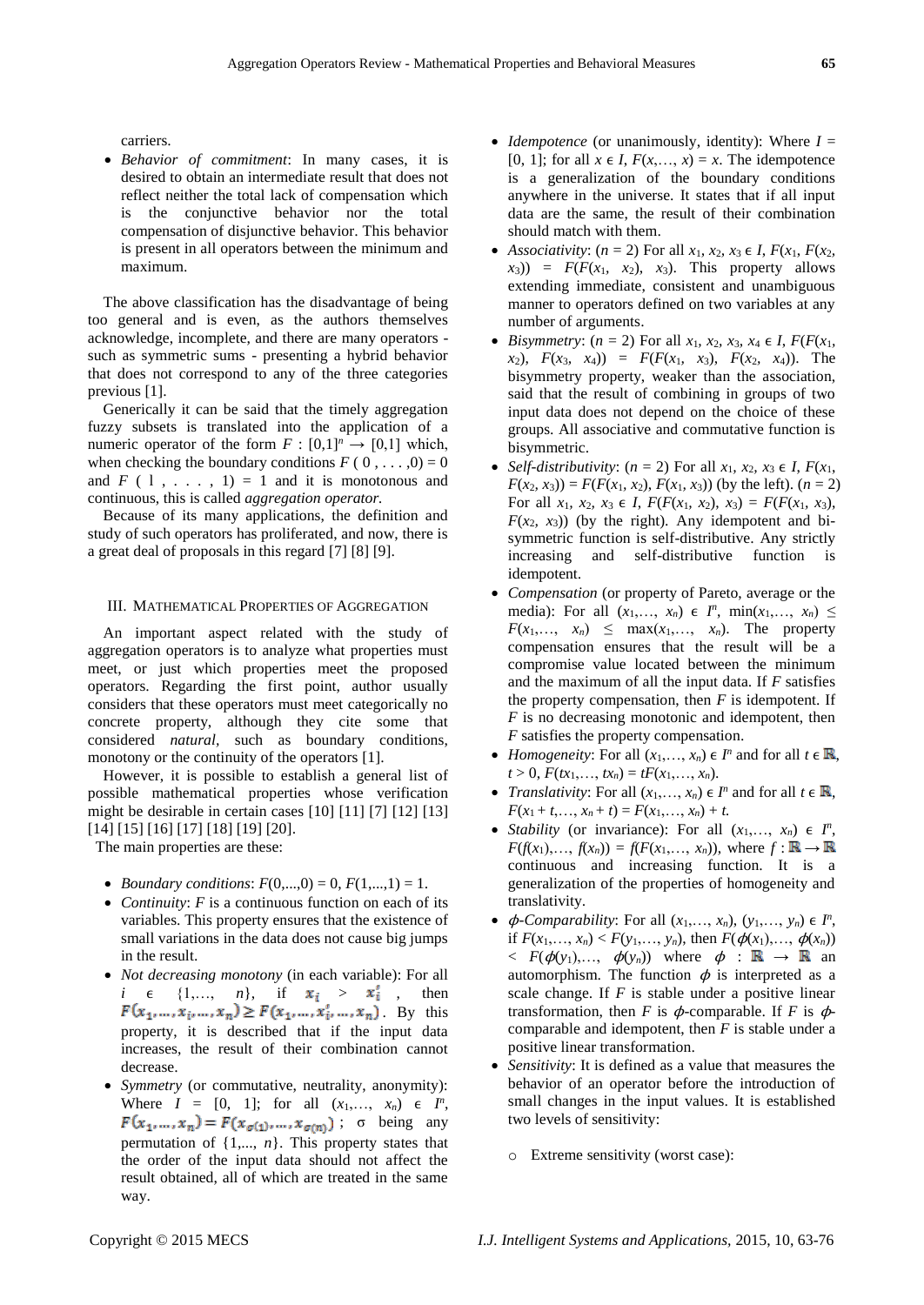$$
\rho_F(\delta) = \bigvee_{|x_i - y_i| \le \delta} |F(x) - F(y)| \tag{1}
$$

o Medium sensitivity:

$$
S(F) = \int_{[0,1]^n} \sum_{i=1}^n \left(\frac{\partial F}{\partial x_i}\right)^2 \tag{2}
$$

- o The t-norm min and t-conorm max are those with less extreme sensitivity of all the t-norms and t-conorms.
- o The t-norm product *xy* and t-conorm algebraic sum  $x + y - xy$  are those with lower average sensitivity of all the t-norms and t-conorms.
- o The (extreme or average) sensitivity of a t-norm coincides with sensitivity (extreme or average) of its dual t-conorm respect to the standard negation.
- *Locally internal functions:* For all  $(x_1, \ldots, x_n) \in I^n$ ,  $F(x_1,..., x_n) \in \{x_1,..., x_n\}$ . A trivial example of operators who verified it is order statistics. Note that some aggregation operators - as weighted averages or OWA - turn out to be convex linear combinations of local internal functions.

# IV. BRIEF OVERVIEW OF THE MAIN AGGREGATION **OPERATORS**

Including operators have been divided according to their position on the minimum and maximum operators into four groups [7]:

- A. *Lower or equal to the minimum*: Those who demand that all aggregates criteria are met simultaneously, and therefore the result of the aggregation will be bounded above by the lower of the different grades of aggregate satisfaction. This class, whose components are commonly referred to *intercept operators*, includes known triangular norms.
- B. *Greater than or equal to the maximum:* Those that generate a result that is bounded below by the larger of the added items. They are called *union operators* and its greatest exponent is the family of triangular conforms.
- C. *Between the minimum and maximum:* Those who, unlike the previous two extreme cases described an attitude of compensation or averaging values returning a value between both extremes, and that could be termed *average operators.*
- D. *Hybrids:* Are all those with a mixed attitude and therefore do not belong to any of the above three groups.

# *A. Operators of intersection (F ≤ min)*

In this group are especially distinguished *triangular* 

*norms* (t-norms) [1].

```
a. T-norms
```
The maximum exponent of intersection operators constitute the triangular norms or t-norms [10] [21] [22] [23] [24] [12] [13] [25] [26] [27] [28] [29] [30] [31] [32] [33] [34] [35].

*Definition*: Where  $I = [0, 1]$ , a triangular norm or t norm is a function *T*:  $I \times I \rightarrow I$  that satisfies the following properties for any *x*, *y*, *z*,  $t \in I$ :

- $T(x, y) = T(y, x)$  (commutativity).
- $T(x, T(y, z)) = T(T(x, y), z)$  (associativity).
- If  $x \le z$  and  $y \le t$ ,  $T(x, y) \le T(z, t)$  (monotony).
- $T(x, 1) = x$  (neutral element 1).

#### *B. Union operators (* $F \geq max$ *)*

In this group are particularly distinguished *triangular conorms* (t-conorms) [1].

*a. T-conorms*

*Definition*: Where  $I = [0, 1]$ ; a triangular conorm or tconorm is a function *S*:  $I \times I \rightarrow I$  that satisfies the following properties for any *x*, *y*, *z*,  $t \in I$ :

- $S(x, y) = S(y, x)$  (commutativity).
- $S(x, S(y, z)) = S(S(x, y), z)$  (associativity).
- If  $x \le z$  and  $y \le t$ ,  $S(x, y) \le S(z, t)$  (monotony).
- $S(x, 0) = x$  (neutral element 0).

The t-conorms are obtained by duality from the tnorms: a function *S*:  $I \times I \rightarrow I$  is a t-conorm if  $T(x, y) = 1$ .  $S(1 - x, 1 - y)$  is a t-norm.

# *C. Average operators (min ≤ F ≤ max)*

These operators ensure obtaining an intermediate result between the minimum and maximum. They have the property to be idempotent. The most important families of operators of this type are [1]:

- a. Quasi-linear average.
- b. Weighted minimum and maximum -introduced in the framework of possibility theory-.
- c. Ordered weighted averaging.
- d. Weighted ordered weighted averaging.
- e. Fuzzy integrals.

# *a. Quasi-linear average*

These operators have also been extensively studied [10] [7] [36] [8] [37] [38] [39] [40] [41].

*Definition*: A quasi-linear medium is a function  $M_{f,w}$ :  $I^m$  $\rightarrow$  *I* defined for all  $(x_1, \ldots, x_n)$  of  $I^n$ , by: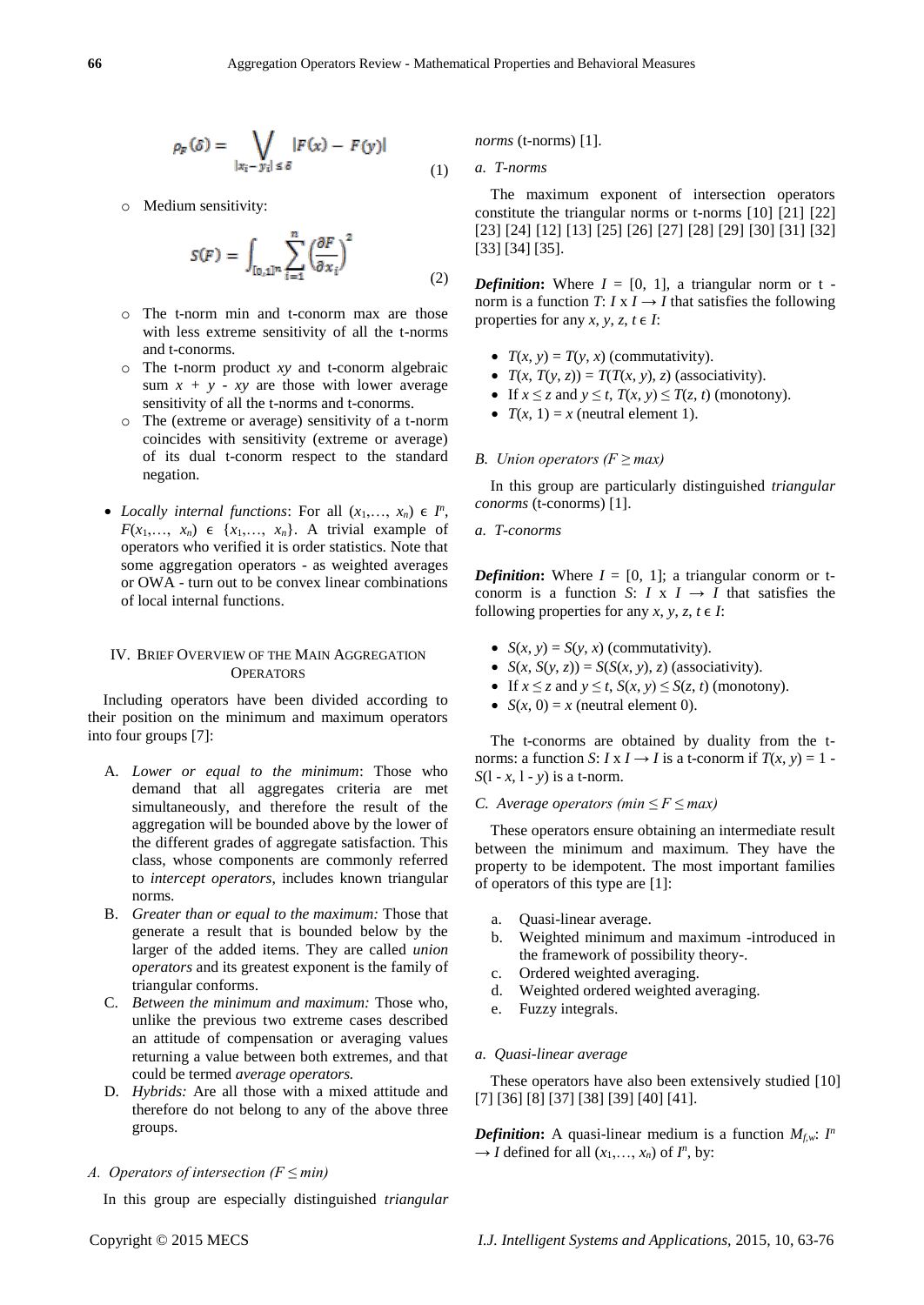$$
M_{f,w}(x_1,\ldots,x_n) = f^{-1}\left(\sum_{i=1}^n w_i f(x_i)\right)
$$
 (3)

where  $f: I \to \mathbb{R}$  a continuous and strictly monotone function called generating function of the mean and  $w<sup>t</sup> =$  $(w_1, \ldots, w_n)$  a vector of weights such that  $w_i \in I$  and verifying that  $\sum_{i=1}^{n} w_i = 1$ .

The main sub-classes of this family of operators are indicated:

- 1. Weighted average.
- 2. Quasi-arithmetic means.
- 3. Generalized means.

# *1. Weighted average*

The weighted averages are a particular case of quasilinear averages constructed taking as generating function the identity function,  $f(x) = x$ :

*Definition*: A weighted average is a function  $M_w$ :  $I^n \to I$ defined for all  $(x_1, \ldots, x_n)$  of  $I^n$  by:

$$
M_{w}(x_{1},...,x_{n}) = \left(\sum_{i=1}^{n} w_{i}x_{i}\right)
$$
\n(4)

where  $w^t = (w_1, \ldots, w_n)$  a vector of weights such that  $w_i \in$ *I* and verifying that  $\sum_{i=1}^{n} w_i = 1$ .

#### *2. Quasi-arithmetic means*

The quasi-arithmetic means are a particular case of quasi-linear means in which the weight vector is such that  $w_i = 1/n$  for all  $i \in \{1, ..., n\}$ :

*Definition*: A quasi-arithmetic mean is a function  $M_f$ :  $I<sup>n</sup>$  $\rightarrow$  *I* defined for all  $(x_1, \ldots, x_n)$  of  $I^n$  by:

$$
M_f(x_1, \dots, x_n) = f^{-1}\left(\frac{1}{n}\sum_{i=1}^n f(x_i)\right)
$$
\n(5)

where  $f: I \to \mathbb{R}$  a continuous and strictly monotone function called generating function of the mean.

#### *3. Generalized Means*

A particular and very common case of quasi-linear means are generalized means, obtained when the generating function is  $f(x) = x^{\alpha}$  with  $\alpha \in \mathbb{R}^*$ :

*Definition*: A generalized mean is a function  $M_{\alpha,\text{w}}$ :  $I^n \to I$ defined for all  $(x_1, \ldots, x_n)$  of  $I^n$  by:

$$
M_{\alpha,w}(x_1,...,x_n) = \left(\sum_{i=1}^n w_i x_i^{\alpha}\right)^{\frac{1}{\alpha}}
$$
(6)

being *α* a parameter belonging to  $\mathbb{R}^*$  and  $w^t = (w_1, \dots, w_n)$ a weights vector such that  $w_i \in I$  and verifying that

 $\sum_{i=1}^n w_i = 1.$ 

This last family include the following operators, obtained by taking the weights vector  $w_i = 1/n$  for all  $i \in$ {1, …, *n*}:

• *Minimum*: 
$$
M_{-\infty}(x_1,...,x_n) = \min(x_1,...,x_n)
$$
.

- *Harmonic mean*:  $M_{-1}(x_1, ..., x_n) = \frac{n}{1 + \frac{1}{n}}$ .
- *Geometric mean*:  $M_0(x_1,...,x_n) = (x_1 x_1 x_2...$  $(x_n)^{1/n}$ .
- *Arithmetic mean*:  $M_1(x_1,...,x_n) = \left(\frac{1}{n}\sum_{i=1}^n(x_i)\right)$
- *Maximum*:  $M_{+\infty}(x_1,...,x_n) = \max(x_1,...,x_n)$ .

## *b. Weighted minimum and maximum*

The weighted minimum and maximum were developed as a generalization of the min and max operators [11] [7] [42]:

*Definition***:** It is called weighted minimum and weighted maximum, respectively, to the functions of *w*-min, *w*-max:  $I^n \to I$  defined for all  $(x_1, \ldots, x_n)$  of  $I^n$  by:

$$
v - \min(x_1, \dots, x_n) = \min(\max(x_i, 1 - w_i)) \quad (i = 1, \dots, n)
$$

and

ī.

$$
w - \max(x_1, ..., x_n) = \max(\min(x_i, w_i)) \ (i = 1, ..., n)
$$

being  $w^t = (w_1, \ldots, w_n)$  a normalized weights vector such that max  $(w_i) = 1$   $(i = 1, ..., n)$ .

The first operator describes a measure of need, while the second describes a measure of possibility. When all criteria to aggregate are equally important ( $w_i = 1$  for all *i*), the minimum and maximum operators are obtained, respectively.

# *c. Ordered Weighted Averaging (OWA)*

The Ordered Weighted Averaging (OWA) was introduced by Yager in 1988 as a new compensation operator. They allow the introduction of weights, and therefore they are similar to the weighted mean. The fundamental difference between the weighted mean and the new operator is that, in the latter case, the weights do not affect a specific criteria, weights affect the position of each criterion when the criteria are sorted: each weight *w<sup>i</sup>* is associated with the *i*-th largest element, regardless of whether [43] [44] [6] [45] [46] [47] [48] [49] [50] [51] [52] [53] [54] [55] [56] [57] [58] [59] [60] [61].

*Definition***:** An OWA operator is defined as  $F: \mathbb{R}^n \to \mathbb{R}$ , it is associated with a vector of *n* elements  $W = [w_1, w_2, ..., w_n]^\text{T}$  such that  $w_i \in [0,1]$  and  $\sum_{i=1}^{n} w_i = 1$ *i* 1 .

Further 
$$
F(a_1, a_2,..., a_n) = \sum_{j=1}^{n} w_j \cdot b_j
$$
 where  $b_j$  is the j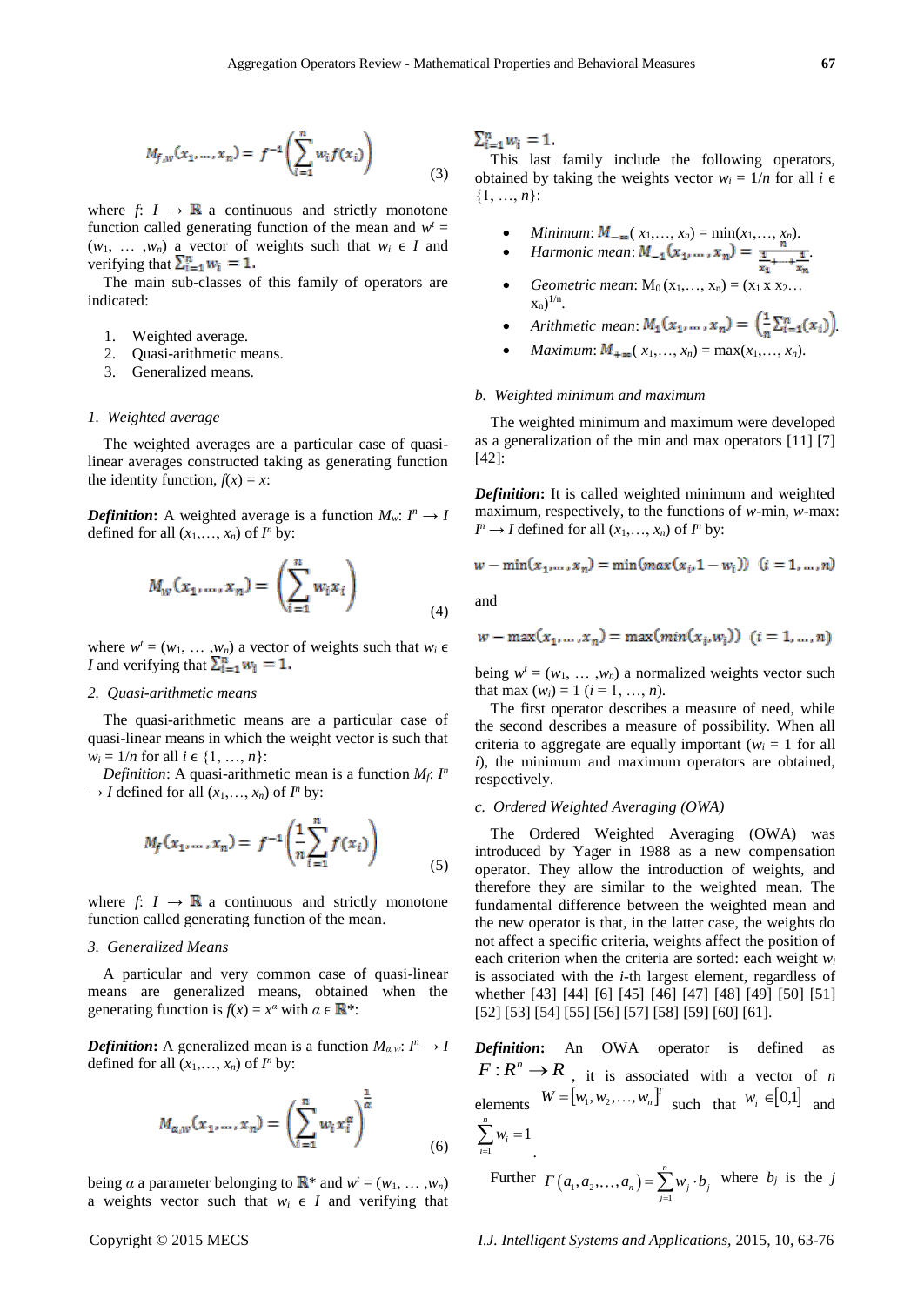largest of the *ai*.

A fundamental aspect of the OWA operators is the step of reorder. An aggregate *x<sup>i</sup>* is not associated with a particular weight *wj*, a weight is associated with a particular *j* position of the ordered arguments. This arrangement introduces nonlinearity in the aggregation process [62].

OWA operators have been applied in different areas, such as multicriteria decision-making [43] [63], expert systems [64] and fuzzy group decision making process [65] [55].

Noted that different OWA operators are distinguished by their weight function or weight. In [43] listed three important special cases of aggregations OWA:

1. 
$$
F^*
$$
. In this case  $W = W^* = [1, 0, ..., 0]^T$ .  
\n2.  $F_*$ . In this case  $W = W_* = [0, 0, ..., 1]^T$ .  
\n3.  $F_{ave}$ . In this case  $W = W_{ave} = \left[\frac{1}{n}, \frac{1}{n}, ..., \frac{1}{n}\right]^T$ .

Different approaches have been suggested for the determination of the weightings used in the OWA operator, for example, maximum entropy, method of learning, fuzzy quantifiers, minimum variability, etc. [65].

One of them allows to obtain weights according to linguistic quantifiers. In this case the quantifiers are defined as a function  $Q: [0,1] \rightarrow [0,1]$  where  $Q(0)=0$ , *Q*(1)=1 and *Q*(*x*)  $\ge$  *Q*(*y*) to *x*>*y*.

Zadeh [66] define the function *Q* as follows:

$$
Q(x) = \begin{cases} 0 & \text{if } x < a \\ \frac{x-a}{b-a} & \text{if } a \le x \le b \\ 1 & \text{if } b < x \end{cases}
$$
(7)

with *a*, *b*,  $x \in [0, 1]$ .

For a given value  $x \in [0,1]$ ,  $Q(x)$  is the degree to which  $x$  satisfies the fuzzy concept represented by the quantifier. Based on the *Q* function, the OWA vector is determined from *Q* as follows:

$$
w_i = Q\left(\frac{i}{n}\right) - Q\left(\frac{i-1}{n}\right) \tag{8}
$$

These weights have the function to increase or diminish the importance of the different components of the aggregation according to the semantics associated with *Q*, i.e., the quantifier determines the strategy of construction of weighting vector.

OWA operators could be considered as a particular case of a larger family of operators, which could be called *quasi-linear ordered mean*, and that would be given by the following definition [1]:

*Definition*: A quasi-linear ordered mean is a function  $O_{f,w}: R^n \to R$  defined for all  $(x_1,...,x_n)$  of  $R^n$ , by:

$$
O_{f,w}(x_1, \dots, x_n) = f^{-1}\left(\sum_{i=1}^n w_i f(x_{\sigma(i)})\right) \tag{9}
$$

where  $f: R \rightarrow R$  continuous and strictly monotonic function called generating function of the mean,  $w^t =$  $(w_1, ..., w_n)$  a vector of weights such that  $w_i \in R$  and verifying  $\sum_{i=1}^{n} w_i = 1$ , and where  $\{\sigma(1), \dots, \sigma(n)\}$  is a permutation of  $\{1, ..., n\}$  such that  $\mathbf{x}_{\sigma(i-1)} \geq \mathbf{x}_{\sigma(i)}$  for all  $i = 2, ..., n$ .

An OWA is a compensation (and therefore idempotent) operator, monotone, none decreasing in each variable, commutative and homogeneous.

The arithmetic mean is an OWA particular case, obtained by taking all weights equal to 1/*n*. The same, it goes for the so-called order statistics, obtained to the vector of weights formed entirely by zeros except for one in the right position, and that turn includes maximum and minimum operators.

*Definition:* The *k*-th order statistical ( $k \in \{1, ..., n\}$ ) is a function  $x^{(k)}: R^n \to R$  defined, for all  $(x_1, \ldots, x_n)$  of  $R^n$ , by:

$$
x^{(k)}(x_1, ..., x_n) = y_k
$$

where  $y_k$  is the *k*-th smallest element of  $(x_1, \ldots, x_n)$ .

Some of the most common OWA operators are as follows [67]:

- 1. ME-OWA.
- 2. S-OWA.
- 3. Step-OWA.
- 4. Window-OWA.
- 5. Neat-OWA.

#### *1. ME-OWA*

The first family of parameterized OWA operators is defined by O'Hagan [64]. This family of operators is called ME-OWA, the ME acronym referring to maximum entropy.

The procedure developed for the calculation of the weights is as follows: Firstly, you select a desired value of *orness* (taking an optimistic value)  $\alpha$ ; then those weights that allow you to get the desired  $\alpha$  value are determined with maximum dispersion (entropy). In particular, the following programming problem is resolved:

Maximize

$$
\left(-\sum_{i}^{n}(w_i \ln w_i)\right)
$$

Fulfilling known restrictions

$$
\sum_{i=1}^{n} w_i = 1
$$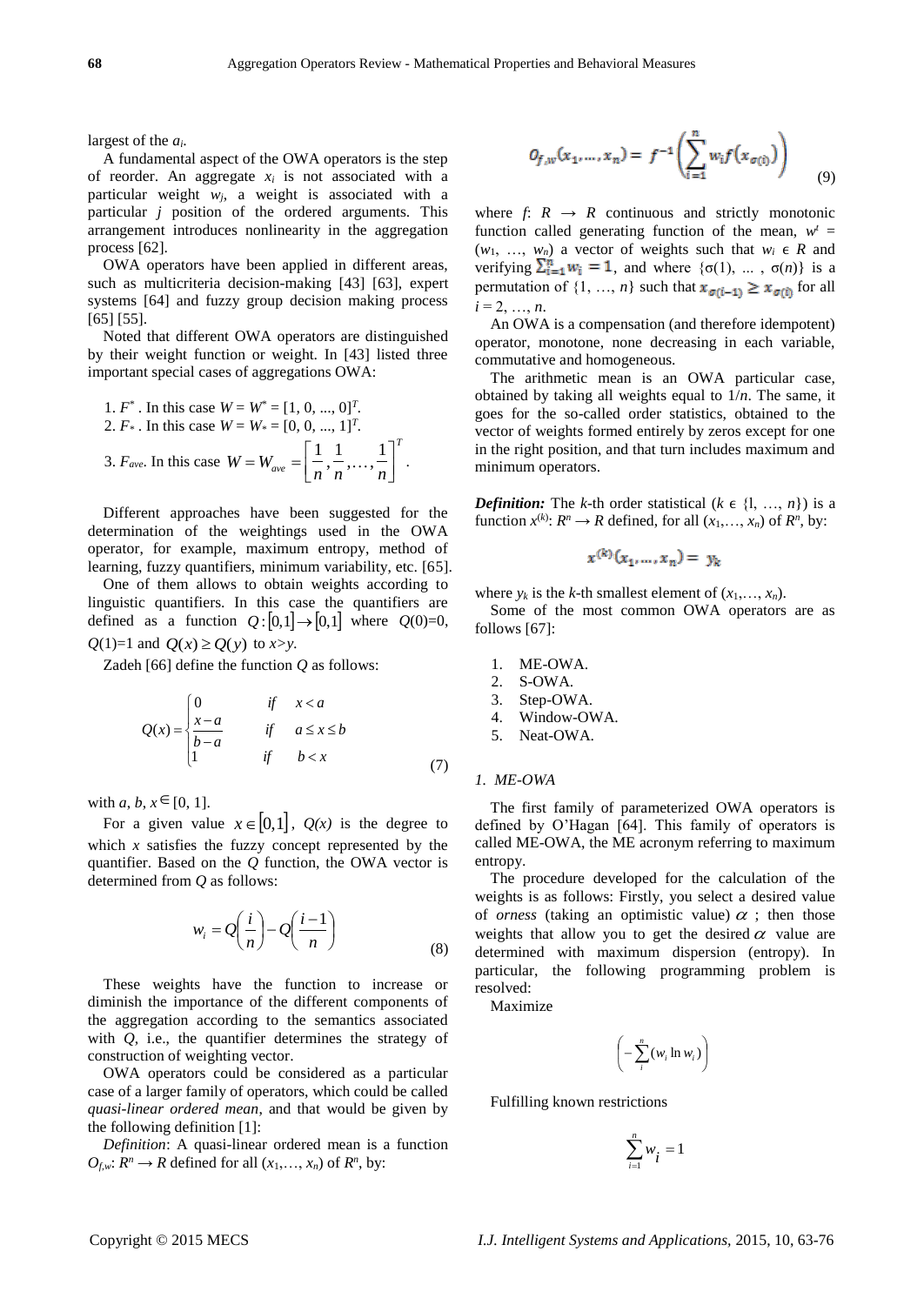$$
W_i \in [0,1]
$$

To which it is added

$$
\alpha = \frac{1}{n-1} \sum_{i}^{n} (n-i) \cdot w_i
$$

It can be observed how, through a single  $\alpha$  parameter, the total of the weights of the desired system are obtained, according to the philosophy of the maximum entropy technique. An extension of ME-OWA operators is used as a measure of entropy  $1 - Max_i[w_i]$ , which is to be as objective function to minimize the  $Max_i[w_i]$ .

*2. S-OWA*

Another family of OWA operators are the S-OWA. These operators are classified into two subfamilies depending on whether they are, *or* type or *and* type.

The S-OWA operators of type *or* are denoted as FSO, the weights are defined as follows:

$$
w_i = \begin{cases} \frac{1}{n}(1-\alpha) + \alpha & i = 1\\ \frac{1}{n}(1-\alpha) & i = 2, \dots, n \end{cases} \tag{10}
$$

Using this definition, you get a form of aggregation of interest:

$$
F_{SO}(a_1,...,a_n) = \alpha M a x(a_i) + \frac{1}{n} (1 - \alpha) \sum_i a_i
$$
 (11)

This allows you to generate a weighted average between the maximum and the average of the values aggregated.

If 
$$
\alpha = 0
$$
 is obtained  $\frac{1}{n} \sum a_i$  and if  $\alpha = 1$  Max $(a_i)$ .

Namely:

$$
F_{SO} = \alpha F^* + (1 - \sigma) F_A
$$

.

.

For this form of aggregate, *orness* measure is calculated as follows:

$$
orness(F_{SO}) = \frac{1}{2}(\alpha + 1)
$$

It is shown how to  $\alpha \in [0,1]$ , the value of *orness* is placed in [0.5, 1]. For this reason, FSO operator can be seen as a measure of *or* type. Furthermore, with increasing *orness*, increases the value of  $\alpha$ . Particularly when  $\alpha = 1$ , get an *orness*(FSO) = 1 and when  $\alpha = 0$ ,  $orness(FSO) = 0.5$ , so in this case we will be using a simple average.

The second class of S-OWA operators, denoted as FSA,

are the cataloged within the *and* type, and are defined as follows:

$$
w_i = \frac{1}{n}(1-\beta), \quad i \neq n
$$
  

$$
w_n = \frac{1}{n}(1-\beta) + \beta
$$
 (12)

where  $\beta \in [0,1]$ . Using these weights, we get:

$$
F_{SA}(a_1,...,a_n) = \beta \, Min(a_i) + \frac{1}{n} (1 - \beta) \sum_i a_i
$$
\n(13)

In this case you get a weighted average between the average and minimum values of the set to aggregate. It is clear that:

$$
F_{SA} = \beta F_* + (1 - \beta) F_A
$$
 (14)

Being its *orness* measure:

$$
orness(F_{SA}) = \frac{1}{2}(1 - \beta)
$$
\n(15)

You will always have values between 0.5 and 0. Thus, if it is calculated the *andness*, gets a value which will be located between 1 and 0.5. As in the previous case, if  $\beta$  = 0 FAV is obtained, meaning that the arithmetic mean or FAV is an operator positioned between *and* and *or.*

These operators have very useful properties. First, given a value of *orness*,  $\lambda$ , it is very easy to generate the weights associated with the aggregation expressed by this value.

If  $\lambda \ge 0.5$  used one type *or* S-OWA with  $\alpha = 2\lambda - 1$ .

If  $\lambda$  < 0.5 used one type *and* S-OWA with  $\beta = 1 - 2\lambda$ .

Once obtained the weights, aggregation calculation is very simple, only the sum of the elements is necessary more the *Max* or *Min* of aggregation.

In Ref. [68] this type of operators is used to generate a new class of flexible logic controllers with fuzzy logic.

This operator has the advantage of permitting to combine the two mentioned families of  $\alpha$ ,  $\beta$  operators, producing a general S-OWA operator. It is considered  $\alpha, \beta \in [0,1]$  with  $\alpha + \beta \leq 1$ , is defined:

*w<sub>i</sub>* = [0,1] are the cataloged within the *and* type, and are defined as follows:  
\nTo which it is added  
\n
$$
\alpha = \frac{1}{n-1} \sum_{j=1}^{n} (n-i) \cdot w_j
$$
\nIt can be observed how through a single *G* parameter,  
\nIt is shown how to *g* is the probability of the maximum entropy  
\n
$$
\alpha = \frac{1}{n-1} \sum_{j=1}^{n} (n-i) \cdot w_j
$$
\n
$$
\alpha = \frac{1}{n-1} (1-\beta) \cdot i \neq n
$$
\n(12) The probability of the maximum entropy where  $\beta \in [0,1]$ . Using these weights, we get:  
\nthe total of the weights of the desired system are obtained,  
\nthe coupling to. An extension of ME-GWA (pu), which is to be as  
\nthe same number of entropy 1 – *Mat*<sub>2</sub>(w<sub>1</sub>), which is to be as  
\na measure of entropy 1 – *Mat*<sub>2</sub>(w<sub>1</sub>), which is to be as  
\na measure of entropy 1 – *Mat*<sub>2</sub>(w<sub>1</sub>), which is to be as  
\na measure of the *Mat*<sub>2</sub>(w<sub>1</sub>), which is the sum of the *at*<sub>2</sub>(v<sub>1</sub>, we are  
\ndepending on whether they are, or type or and type.  
\nThe second set of the *at*<sub>2</sub> is the probability  
\n
$$
\alpha = \frac{1}{n} (1-\alpha) \qquad i=1
$$
\n
$$
\alpha = 1
$$
\n
$$
\alpha = 1
$$
\n
$$
\alpha = 1
$$
\nUsing this definition, you get a form of aggregation of  
\n
$$
\alpha = 1
$$
\n
$$
\alpha = 1
$$
\nUsing the average of the values  
\n
$$
\alpha = 1
$$
\n
$$
\alpha = 1
$$
\n
$$
\alpha = 1
$$
\n
$$
\alpha = 1
$$
\n
$$
\alpha = 1
$$
\n
$$
\alpha = 1
$$
\n
$$
\alpha = 1
$$
\n
$$
\alpha = 1
$$
\n
$$
\alpha = 1
$$
\n
$$
\alpha = 1
$$
\n
$$
\alpha = 1
$$
\n
$$
\alpha =
$$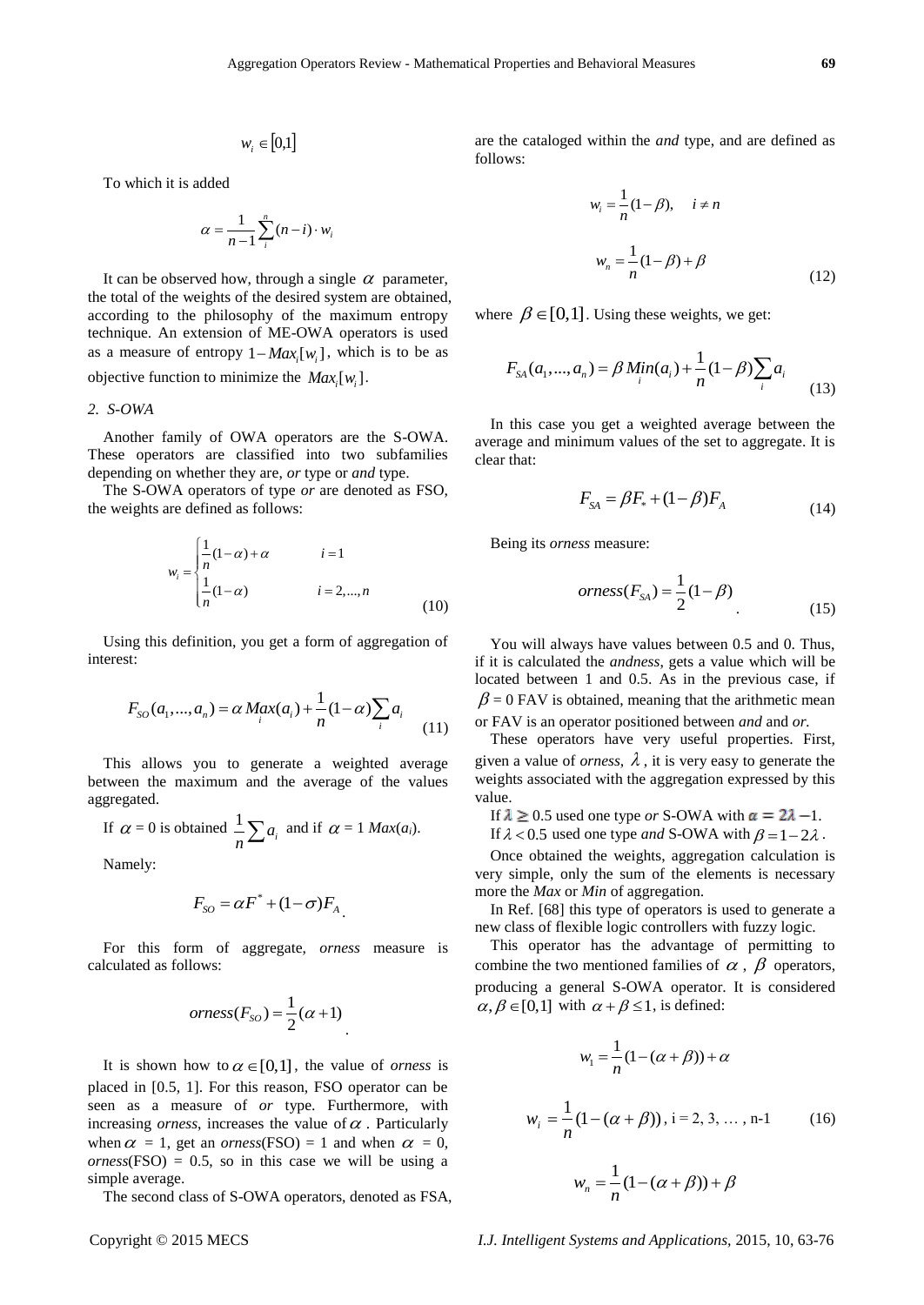This generalization is denoted as *F<sup>s</sup>* being the general formula:

formula:  
\n
$$
F_s(a_1,...,a_n) = \alpha \, Max[a_i] + \beta \, Min[a_i] + (1 - (\alpha + \beta)) \sum_i a_i
$$
\n(17)

*3. Step-OWA*

The Step-OWA operators or type step operators (Yager, 1993) [69], denote as  $F<sub>step</sub>(k)$  and define their weights as follows:

 $w_k = 1$ 

 $w_i = 0$ ,  $i \neq k$ 

As shown, with step-OWA operators, one nonzero weight, which corresponds exactly to the weight *k* is obtained. If  $k = 1$  we obtain the operator  $F^*$ , while when  $k = n$  we obtain the operator  $F_*$ .

Is easy to see that  $F_{\text{step}(k)} = (a_1, ..., a_n) = b_k$  where  $b_k$ corresponds to the major *k*-th element of all elements, and this is the result of the aggregation.

The dispersion associated with this operator can be calculated as:

$$
Disp(F_{step(k)}) = -\sum w_i \ln w_i = 0
$$
\n(18)

So it is regarded as an aggregation of minimum entropy.

The measure of *orness* associated with this operator is calculated as:

$$
orness(F_{step(k)}) = \frac{1}{n-1} \sum_{i=1}^{n} (n-i) \cdot w_i = \frac{n-k}{n-1}
$$
(19)

For these quantifiers  $w_k = 1$  if  $\frac{k-1}{k} < \gamma \leq \frac{k}{k}$  $\frac{-1}{n} < \gamma \leq \frac{k}{n}$ . Always

 $\gamma > 0$ .

Semantically this quantifier is interpreted as at least  $\gamma$ percent. If *n* is considered fixed, then it is interpreted as at least  $n \gamma$ .

#### *4. Window-OWA*

The window type operators are characterized by using two parameters, *k* and *m*, in order to determine the aggregation weights. These operators will denote as *F<sup>w</sup>* and defined as follows:

$$
W_i = \begin{cases} 0 & if & i < k \\ \frac{1}{m} & if & k \le i \le k+m \\ 0 & if & i \ge k+m \end{cases} \tag{20}
$$

Being *k* and *m* positive integers such that  $k + n \leq n + 1$ , where *n* is the cardinality of the OWA aggregation. It is easy to check that the window type operators have a total of *m* nonzero weights and all with the identical value  $\frac{1}{n}$ , being *k* the position where the *m*

nonzero vector starts.

A typical vector for this case is, for example  $W = [0 \ 0 \ \frac{1}{4} \ \frac{1}{4} \ \frac{1}{4} \ \frac{1}{4} \ 0]$ .

example 
$$
W = [0 \ 0 \ - \ - \ - \ - \ 0]
$$
  
4 4 4 4

Using these weights general formula is obtained for the operator:

$$
F_w(a_1, ..., a_n) = \frac{1}{m} \sum_{j=k}^{k+m-1} b_j
$$
\n(21)

where  $b_i$  is the *j*-th largest value of  $a_i$ .

As you seen, this operator provides a *window* to the collection of sorted elements starting at position *k*, within the *window* is calculated an average of elements of the aggregation.

The entropy or dispersion associated with this type of

For the entropy of displacement associated with this type of

\naggregation is easily calculable through this expression:

\n
$$
Disp(F_w) = -\sum_{i=1}^{n} w_i \ln w_i = -\sum_{i=k}^{k+m-1} \frac{1}{m} \ln \frac{1}{m} = -\ln \frac{1}{m} = \ln m
$$
\n(22)

It is interesting to see how the dispersion is always relative to the number of elements that are aggregated, if the number of elements increases, increases the dispersion.

The degree of *orness* associated with this operator is calculated with the following expression:

*orness*
$$
(F_w) = \frac{1}{n-1} \sum_{i=1}^{n} (n-i) w_i
$$
 (23)

$$
orness(F_w) = \frac{1}{n-1} \sum_{i=1}^{n} (n-i)w_i
$$
\n
$$
(23)
$$
\n
$$
orness(F_w) = \frac{1}{n-1} \sum_{i=k}^{n+m-1} (n-i)w_i = \frac{1}{n-1} \frac{1}{m} \sum_{i=k}^{n+m-1} (n-i) = \frac{1}{n-1} (n-k - \frac{1}{2} (m-1))
$$
\n
$$
(24)
$$

To increase *k* or *m* decreases the *orness*( $F_w$ ). You can check in the case that  $m$  is 1 to get a quantifier of the step type.

# *5. Neat-OWA*

Other families of OWA operators of greater importance are the so-called neat-OWA, characterized, in this case, because the weights depend on the values to aggregate.

In defining the OWA operators indicated that  $(a_1, a_2,..., a_n) = \sum_{j=1}^n$  $f(a_1, a_2,..., a_n) = \sum_{j=1}^n w_j \cdot b_j$ , where *b<sub>j</sub>* is the *j*-th largest value of  $a_n$ , and where the weights are restricted to satisfy (1)  $w_i \in [0,1]$  and (2)  $\sum_{i=1}^{n} w_i =$  $\sum_{i=1}^{n} w_i = 1$ .

In all definitions above, it is assumed that weights are constant fixed values. However, for this family of operators the weights will be calculated on the basis of the elements that are aggregated, or more exactly from the values to aggregate ordered, the  $b_j$ , conditions being maintained (1) y (2). In this case the weights are: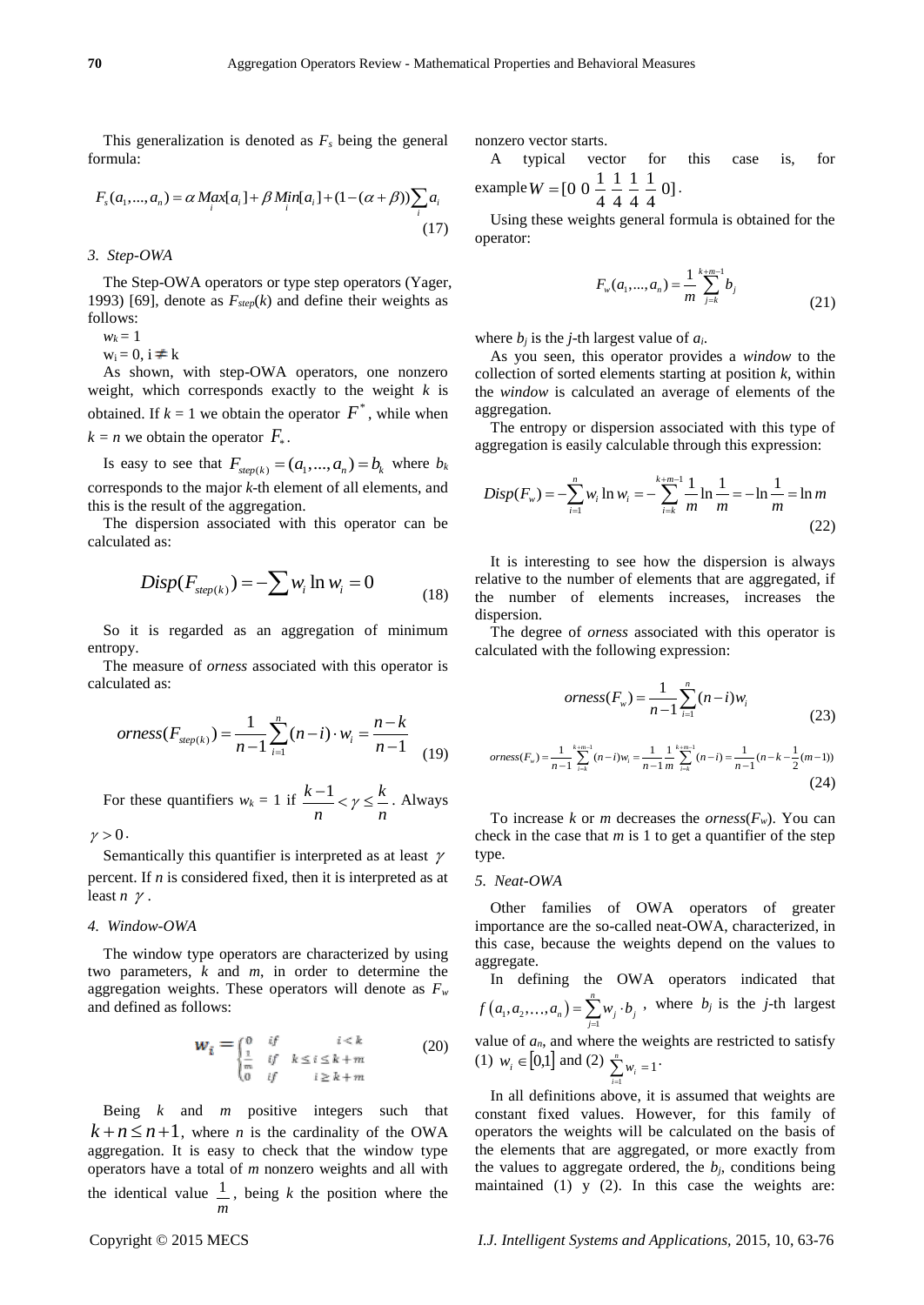$w_i = f_i(b_1, ..., b_n)$ , and the operator is defined as follows:

$$
F(a_1,...a_n) = \sum_i f_i(b_1,...,b_n) b_i
$$
 (25)

For this family, where the weights depend on the aggregation, the satisfaction of all the properties of the OWA operators is not required.

Any aggregation of elements must be between the values produced by the functions  $F^*$  y  $F_*$ .

The operator is idempotent  $F(a,..., a) = a$ .

The operator is commutative, that is, the order of the *a<sup>i</sup>* elements is not relevant.

A property that is not necessarily satisfied for this family of operators is the monotony.

We consider  $A = (a_1, ..., a_n)$  and  $C = (c_1, ..., c_n)$ , two

sets to be aggregated such that  $a_i \geq c_i$  for all *i*. If the weights are kept constant then:

$$
F(A)\!\geq\!F(C)
$$

.

As you can see, as the weights depend on the elements to aggregate, if you change the values to aggregate, *w<sup>i</sup>* also may change, so it cannot be assured that this property for all cases is met.

Moreover, to say that an aggregation operator is *neat*, it is necessary that the final value of aggregation should be independent of the order of the values.

Consider  $A = (a_1, ..., a_n)$ entries to add,  $B = (b_1, ..., b_n)$ ordered entries and  $D = (c_1, ..., c_n)$  ordered entries and<br>  $C = (c_1, ..., c_n) = Perm(a_1, ..., a_n)$  a permutation of the entries. It is formally defined as a *neat*-OWA operator if:

$$
F(a_1, a_2,..., a_n) = \sum_{i=1}^{n} w_i \cdot b_i
$$
 (26)

It produces the same result for any assignment  $C = B$ .

A typical example of *neat*-OWA operator is when  $w_i = \frac{1}{n}$ . So:

$$
\frac{1}{n}
$$

$$
F(a_1, a_2,..., a_n) = \frac{1}{n} \sum_{i=1}^{n} a_i
$$
\n(27)

In this case, as the weights are fixed, this is the only expression of calculation for the operator. On the other hand, as the weights depend on the values to aggregate, you can define different types of *neat* operators within the same family.

One of the characteristics of the *neat* OWA operators is that it is not necessary to order the values to aggregate to your process. This implies that the formulation of a *neat* operator can be defined using directly the arguments instead of the ordered items.

First families of operators whose weights depend on the aggregation are known as BADD-OWA [68].

In this case, the operator defines their weights as:

$$
w_i = \frac{b_i^{\alpha}}{\sum_i b_i^{\alpha}}, \ \alpha \ge 0
$$
\n
$$
(28)
$$

You can check that the conditions are satisfied:

1. 
$$
w_i \in [0,1]
$$
  
2. 
$$
\sum_{i=1}^n w_i = 1
$$

So the weights function can be accepted as valid. For this operator function would be as follows:

$$
F(a_1, a_2,..., a_n) = \frac{\sum_{i} b_i^{a+1}}{\sum_{i} b_i^{a}}
$$
\n(29)

Where can you easily verify that the operator is *neat* category and does not need the ordering process of the arguments to aggregate:

$$
F(a_1, a_2,..., a_n) = \frac{\sum_i a_i^{\alpha+1}}{\sum_i a_i^{\alpha}}, \quad \alpha \ge 0
$$
\n(30)

It looks how when  $\alpha = 0$  is obtained:

$$
F(a_1, a_2,..., a_n) = \frac{1}{n} \sum_i a_i
$$
 (31)

which corresponds to the simple average or arithmetic mean *Fave*.

When  $\alpha = 1$ , is obtained:

$$
F(a_1, a_2,..., a_n) = \frac{\sum_{i} a_i^2}{\sum_{i} a_i}
$$
 (32)

When  $\alpha \rightarrow \infty$  is obtained:

when 
$$
a \to \infty
$$
 is obtained:  
\n
$$
F(a_1, a_2,..., a_n) = Max[a_i] = F^*(a_1, a_2,..., a_n)
$$

In Ref. [68] it is shown how these operators are not monotonic with respect to the arguments. To verify the not monotony, we will consider that  $n = 2$  and  $\alpha = 1$ . In this case:

$$
F(a_1, a_2) = \frac{a_1^2 + a_2^2}{a_1 + a_2}
$$
\n(33)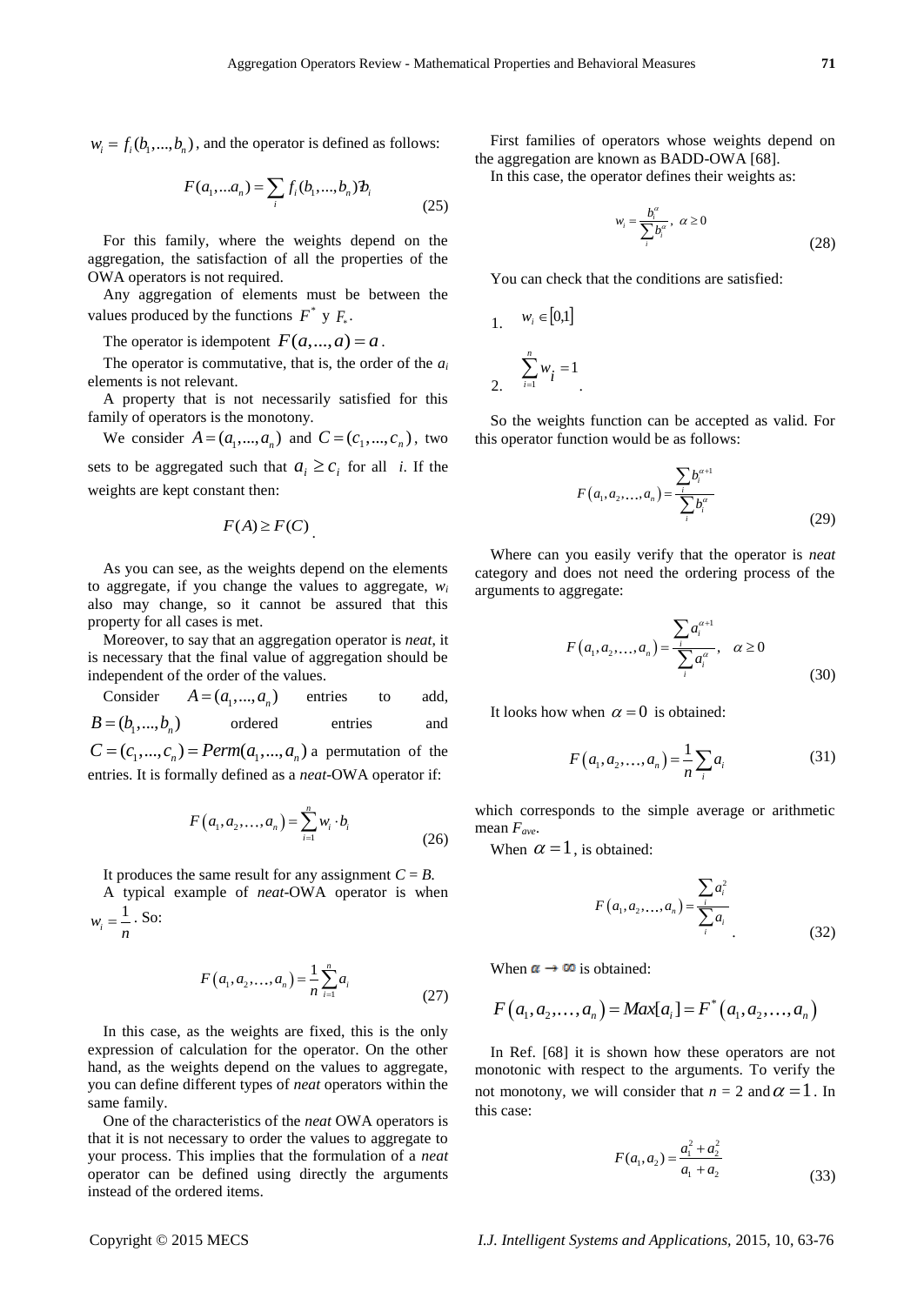If we assign values  $a_1 = 1$  and  $a_2 = 0.2$ , then the aggregate function applies:

$$
F(1,0.2) = \frac{1+0.04}{1.2} = 0.866
$$

If we assign values  $a_1 = 1$  and  $a_2 = 0.3$ , in this case the aggregated function worth:

$$
F(1,0.3) = \frac{1+0.09}{1.3} = 0.838
$$

Although the value corresponding to the second term has been increased by one tenth of the unit.

Other many traditional operators can be classified as *neat* OWA operators, since they meet the required properties to be grouped as members of this class, examples of these operators are the arithmetic mean or the harmonic mean.

#### *d. Weighted Ordered Weighted Averaging (WOWA)*

In 1997, Torra suggests a new operator for the combination of information, called Weighted Ordered Weighted Averaging (WOWA), built as a mixture of two operators: classical weighted averages and ordered weighted averages (OWA) of Yager [32].

Its definition is as follows:

*Definition*: A WOWA is a function  $O_{w,p}: R^n \to R$  defined, for all  $(x_1, \ldots, x_n)$  of  $R^n$  by:

$$
O_{w,p}(x_1, \dots, x_n) = \sum_{i=1}^n \lambda_i x_{\sigma(i)}
$$
\n(34)

where  $w^t = (w_1, ..., w_n)$  and  $p^t = (p_1, ..., p_n)$  are vectors such that  $w_i$ ,  $p_i \in R$  verifying  $\sum_{i=1}^{n} w_i = \sum_{i=1}^{n} p_i = 1$ , { $\sigma(1), \ldots, \sigma(n)$ } is a permutation of {1, ..., *n*} such that  $x_{\sigma(i-1)} \ge x_{\sigma(i)}$  for all  $i = 2, ..., n$  and weights  $\lambda_i$  are defined as:

$$
\lambda_i = W^* \left( \sum_{j \leq i} p_{\sigma(j)} \right) - W^* \left( \sum_{j < i} p_{\sigma(j)} \right) \tag{35}
$$

being W<sup>\*</sup>:  $R \rightarrow R$  an increasing monotonic function that interpolates the points  $\left(\frac{i}{n}, \sum_{j \leq i} w_i\right)$  along with point  $(0,0)$ .

*e. Fuzzy integrals*

The basic definitions are as follows [70] [71] [72] [73]:

*Definition*: Be  $X = \{x_1, ..., x_n\}$  a set of criteria and  $P(X)$ all the parts of *X*. A fuzzy measure is a function  $\mu$ :  $P(X) \rightarrow I$  which verifies the following axioms: a)  $\mu(\phi) = 0$ ,  $\mu(X) = 1$ , b) si  $A \subseteq B$  then  $\mu(A) \leq \mu(B)$  for any  $A, B \in P(X)$ .

*Definition*: Be  $\mu$  a fuzzy measure defined on a set of criteria  $X = \{x_1, ..., x_n\}$ . The *Sugeno* discrete integral of *n* values  $a_1, \ldots, a_n$  of [0,1] is defined in the following way:

$$
S_{\mu}(a_1, ..., a_n) = \bigvee_{i=1}^{n} \left( a_{(i)} \bigwedge \mu (A_{(i)}) \right)
$$
 (36)

being  $a_{(i)}$ , with  $i \in \{1, ..., n\}$ , a permutation of  $a_i$  such that  $a_{(1)} \leq ... \leq a_{(n)}$ ,  $A_{(i)}$  the set  $\{x_{(i)}, ..., x_{(n)}\}$  and where **v** and **A** represent, respectively, the maximum and minimum.

*Definition***:** Be *μ* a fuzzy measure defined on a set of criteria  $X = \{x_1, ..., x_n\}$ . The *Choquet* discrete integral of *n* values  $a_1, \ldots, a_n$  of [0,1] is defined as follows:

$$
C_{\mu}(a_1, ..., a_n) = \sum_{i=1}^{n} (a_{(i)} - a_{(i-1)}) \mu(A_{(i)})
$$
\n(37)

with the same notation as in the above definition and being also  $a_{(0)} = 0$ .

# *D. Hybrid operators*

These operators can be classified into three groups [1]:

- Operators that are constructed from the *combination* of a t-norm and a t-conorm. In extreme cases, these operators are t-norms or t-conorms.
- Operators, called *norms*, which are defined in a very similar manner to the t-norms or t-conorms, but with less stringent boundary conditions, and that therefore include both. This group consists of a prominent family of functions called uni-norms.
- *Symmetrical adds*, which are a special class of operators, and have the characteristic of being selfdual, and some, are also associative.

These operators have been widely studied; some relevant papers concerning some of them are mentioned by the way of example:

- Exponential combinations [7] [74] [75] [76].
- Interval-valued operators constructed by normal forms [77] [74].
- T-S-Aggregations [78] [79] [80] [81] [82] [83] [84] [74] [75].
- Nonlinear combinations [45] [34] [85].
- Operators constructed by additive generators [45].
- Uni-norms [86] [87].
- $\bullet$   $\lambda$ -means [8] [7].
- Symmetrical adds [88] [7] [89] [90].

#### *E. Behavioral measures*

An interesting question is to consider the attitudinal character of the aggregation operator. You can define the following measures: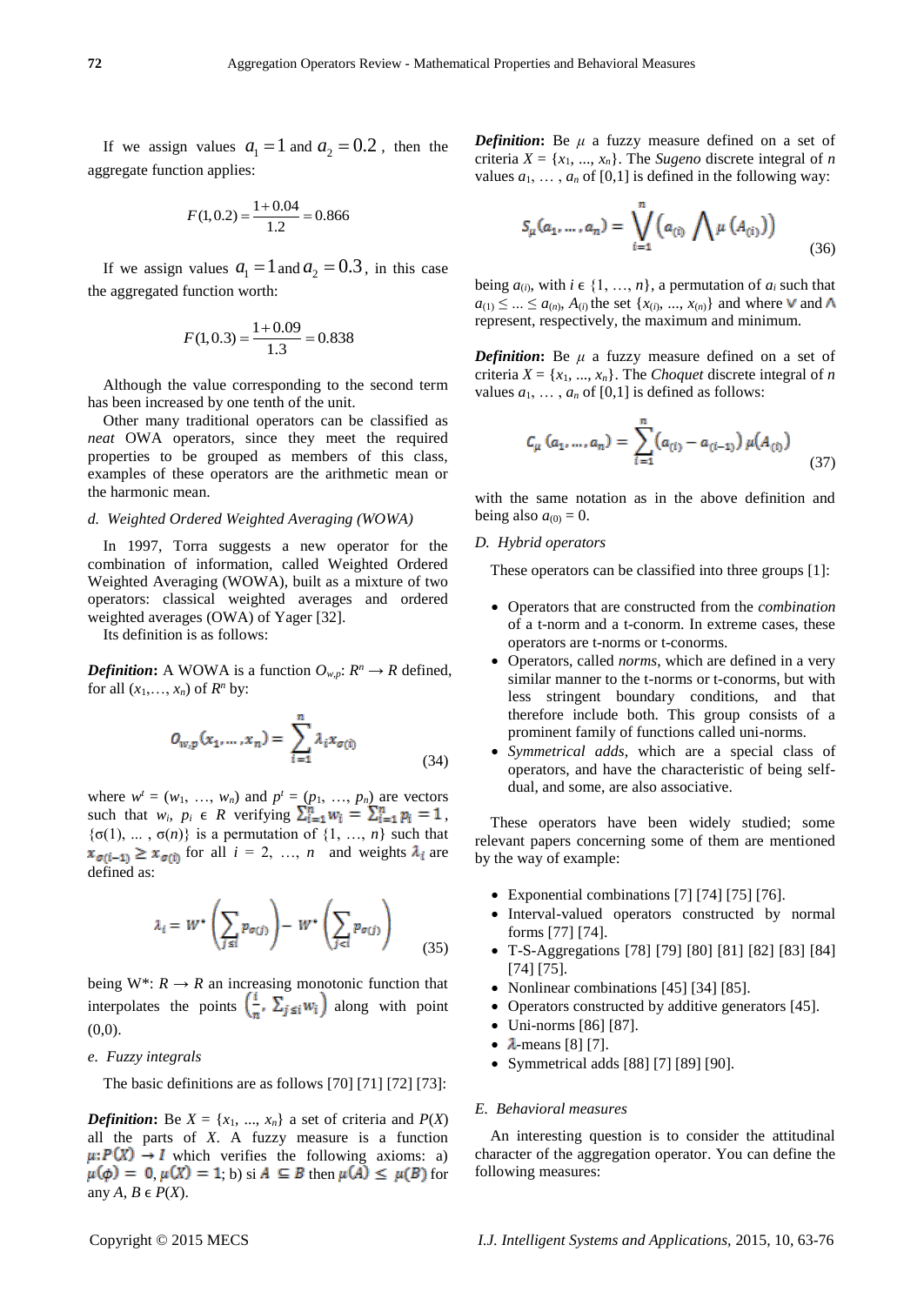*Disjunction degree (orness)*: the degree of orness is a measure of the tolerance of the decision-maker. Tolerant decision-makers can accept compliance with only some criteria; this corresponds to a disjunctive behavior (orness  $> 0.5$ ), whose extreme example is max. On the other hand, intolerant decision-makers require that most of the criteria are equally satisfied; this corresponds to a conjunctive behavior (orness  $\langle 0.5 \rangle$ , whose extreme example is min. Of course, orness  $= 0.5$  corresponds to the equitable decision makers.

The concept of orness is very useful for information about the behavior of the decision-maker.

In fact, two decision-makers with the same partial evaluations  $x_1$ ,  $x_n$ , and same weights to the criteria, it could have even different behaviors in the sense that one of them could be tolerant and the other intolerant.

For the particular case of the OWA operators orness is [43]:

$$
\alpha(W) = \sum_{j=1}^{n} w_j \left(\frac{n-j}{n-1}\right) \quad \alpha \in [0, 1]
$$
\n(38)

*Dispersion*: in some situations the degree of orness does not provide enough information about the true meaning of aggregation. For example, considering the median, and the arithmetic mean, which are OWA operators with weights  $(0, ..., 1, ..., 0)$  and  $(1/n, ..., 1/n)$ respectively, it is observed that these operators have the same degree of orness, 1/2, but you can see that they are different in the sense that the first of them concentrated all the weight in a single argument. In order to capture this idea, proposed the measure of dispersion associated with the *w* weights vector of an OWA operator:

$$
H(W) = -\sum_{j=1}^{n} w_j \ln(w_j)
$$
 (39)

where *ln* is the *neperian* natural logarithm and  $ln 0 = 0$  by convention. This dispersion is a measure of entropy, a well-known concept already introduced in 1949 in Shannon information theory [91]. It allows us to measure the amount of information in the arguments that are used. In a sense more W dispersion means that it is used more information on the individual criteria in aggregation.

*Balance operator*: considering the OWA weights as a column vector, you can refer to the weights with low index as weights on top and those with the highest index as weights at the bottom. In this way, the weight distribution by emphasizing the value argument major/minor based on the aggregation of weights, are at the top or at the bottom of the column. In order to measure the degree of balance between the favoritism to items of greater value, or lower values, the next measure is introduced:

$$
Bal(W) = \sum_{j=1}^{n} \frac{(n+1-2j)}{n-1} w_j \quad Bal(W) \in [-1, 1]
$$
\n(40)

where  $Bal(W) = 1$  represents an optimistic approach,  $Bal(W) = -1$  pessimistic criterion and  $Bal(W) = 0$  Laplace criteria or arithmetic mean.

*Divergence*: finally, another interesting measure is the divergence between the weights vector. It is useful in some exceptional situations when the attitudinal character and the entropy of dispersion are not enough to analyze an aggregation weighting vector. For example, let  $n=9$ the number of items aggregated and *W* and *W'* the weight vectors where  $w_2 = w_8 = 0.5$  and  $w_i = 0$  for all  $j \neq 2, 8$ ; and  $w'_4 = w'_6 = 0.5$  and  $w'_i = 0$  for all  $j \neq 4, 6$ . In this case  $H(W) = H(W') = \ln(2)$  and  $Bal(W) = Bal(W') = 0$  and cannot extract useful information from this measures. However,  $Div(W) = 0.1406$  and  $Div(W') = 0.0156$ . *W'* vector has less divergence of *W* vector due to the divergence between 4 and 6 is less than the difference between 2 and 8.

Div(W) = 
$$
\sum_{j=1}^{n} w_j \left( \frac{n-j}{n-1} - \alpha(W) \right)^2
$$
 (41)

#### V. CONCLUSIONS

It was made a review about data aggregation, its main characteristics and properties. It has also been presented an overview of the main aggregation operators.

Some conditions to be taken into account to identify aggregation operators has been explained.

The classification of aggregation operators based on their behavior has been detailed and commented.

A general list of possible mathematical properties of aggregation whose verification might be desirable in certain cases has been formulated and formalized.

The main aggregation operators has been defined and explained and the main properties of them has been detailed.

The attitudinal character of the aggregation operator has been considered and the main measures of them has been defined and commented.

#### ACKNOWLEDGMENT

This work was performed within the framework of the accredited research project: "Decision models for synchronization of processes in distributed systems", code 12F003 – SGCyT – UNNE (General Secretary of Science and Technical - National University of the Northeast).

#### **REFERENCES**

- [1] A. Pradera Gómez, *Contribución al Estudio de la Agregación de Información en un Entorno Borroso,* Tesis Doctoral, Universidad Politécnica de Madrid. 1999.
- [2] L. Canós Darós & V. Liern Carrión, *La Agregación de Información Para la Toma de Decisiones en la Empresa*, XIV Jornadas de ASEPUMA y II Encuentro Internacional, Universidad de Extremadura, España, 2006.
- [3] H. Legind Larsen, *Efficient importance weighted aggregation between min and max*, 9th International Conference on Information Processing and Management of

Copyright © 2015 MECS *I.J. Intelligent Systems and Applications,* 2015, 10, 63-76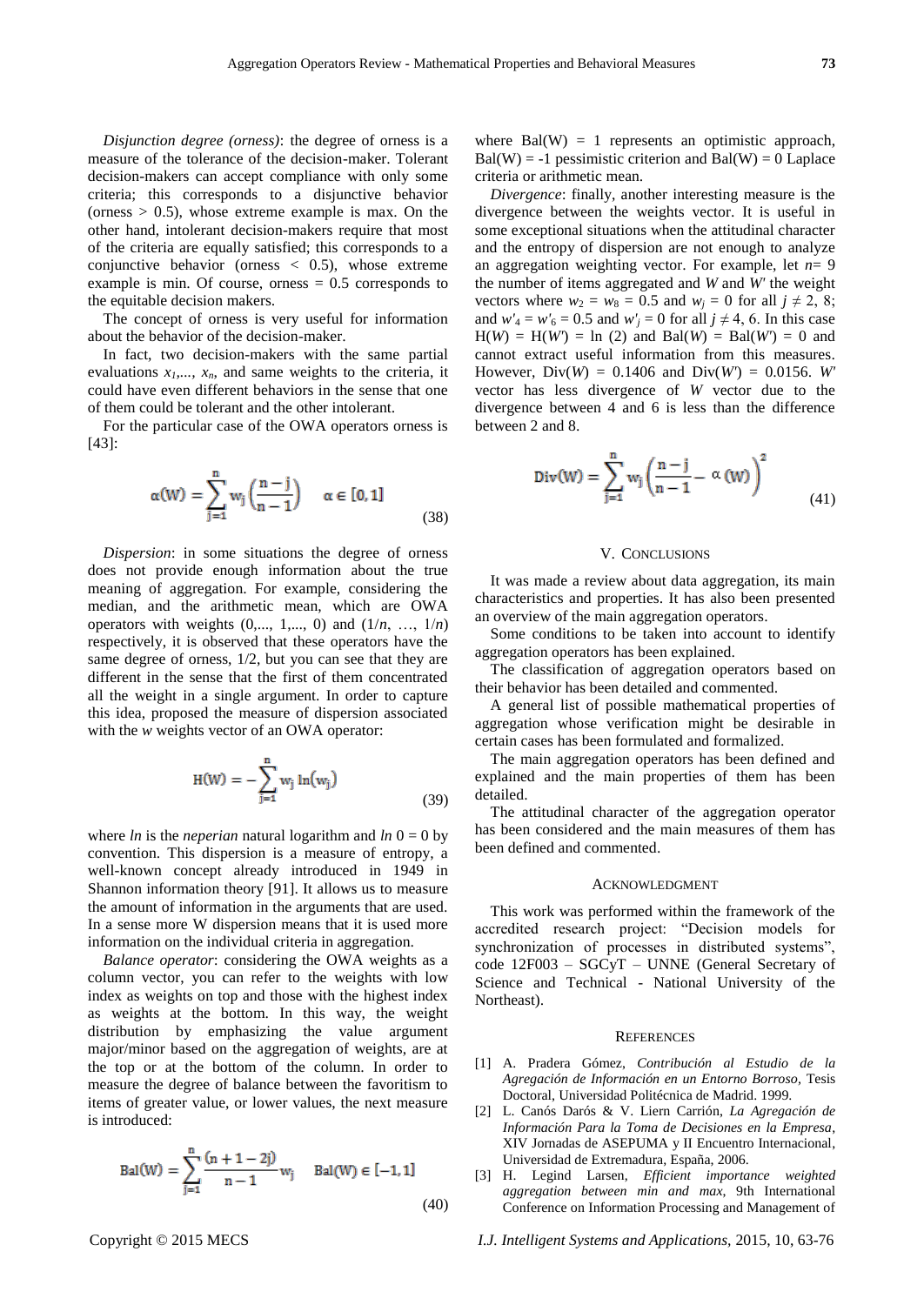Uncertainty in Knowledge-Based Systems (IPMU'2002), Annecy, France, 2002.

- [4] S. Cubillo, A. Pradera & E. Trillas, *On Joining Operators and their and / or Behaviour*, Proc. International Conference IPMU'98, 673-679, Paris, France, 1998.
- [5] H. J. Zimmermann, *Fuzzy sets theory and its application*, Kluwer Academia Publishers, Boston / Dordrecht / London, 1991.
- [6] F. Herrera, E. Herrera-Viedma, J. L. Verdegay, Direct approach processes in group decision making using linguistic OWA operators, *Fuzzy Sets and Systems*, 79, pp. 175-190, 1996.
- [7] D. Dubois & H. Prade, A Review of Fuzzy Set Aggregation Connectives, *Information Sciences* 36. 85-121, 1985.
- [8] G. Klir & B. Yuan, *Fuzzy Sets and Fuzzy Logic. Theory and Applications*, Prentice Hall PTR, 1995.
- [9] B. Bouchon-Meunier, (editor), Aggregation and Fusion of Imperfect Information, *Studies in Fuzziness and Soft Computing*, Vol. 12, Physica-Verlag, 1998.
- [10] J. Aczél, Lectures on Functional Equations and their Applications, Academic Press, New York, USA, 1966.
- [11] D. Dubois, *Modèles mathématiques de l' imprécis et de l' incertain en vue d' applications aux techniques d' aide à la decision*, Tesis Doctoral, Université Scientifique et Médicale de Grenoble, 1983.
- [12] J. J. Dujmovié, *Andness and Orsess as a Mean of Overall Importance*, In: Proceedings of the IEEE World Congress on Computational Intelligence, Brisbane, Australia, June 10-15, pp. 83-88, 2012.
- [13] J. J. Dujmovié & G. De Tré, Multicriteria Methods and Logic Aggregation in Suitability Maps, *International Journal of Intelligent Systems* 26 (10), 971-1001, 2011.
- [14] J. Fodor & M. Roubens, On meaningfulness of means, *Journal of Computational and Applied Mathematics,* 103- 115, 1995.
- [15] G. Mayor, J. Suñer & P. Canet, *Agregación multidimensional de números borrosos*, Actas del VIH Congreso Español sobre Tecnologías y Lógica Fuzzy, Pamplona, España, 171-178, 1998.
- [16] M. Mizumoto, Pictorial Representations of Fuzzy Connectives, Part II: cases of compensatory operators and self-dual operators, *Fuzzy Sets and Systems* 32, 45-79, 1989.
- [17] H. T. Nguyen, V. Kreinovich & D. Tolbert, A measure of average sensitivity for fuzzy logics, *International Journal of Uncertainty, Fuzziness and Knowledge-Based Systems*, Vol. 2, No. 4, 361-375, 1994.
- [18] H. T. Nguyen & E. A. Walker, *A First Course in Fuzzy Logic*, CRC Press, 1997.
- [19] S. Ovchinnikov, Means on ordered sets, *Mathematical Social Sciences* 32, 39-56, 1996.
- [20] S. Ovchinnikov, An Analytic Characterization of Some Aggregation Operators, *International Journal of Intelligent Systems*, Vol. 13, 59-68, 1998.
- [21] C. Alsina, E. Trillas & L. Valverde, Sobre conectivos lógicos no distributivos para la teoría de los conjuntos borrosos, Pub. Mat. UAB 20. 69-72, 1980.
- [22] C. Alsina, E. Trillas. & L. Valverde, *On non-distributive logical connectives for fuzzy sets theory*, Busefal 3, 18-29, 1983.
- [23] C. Alsina, E. Trillas & L. Valverde, On some logical connectives for fuzzy sets theory, *Journal of Mathematical Analysis and Applications*, Vol. 93 (1), 15-26, 1983.
- [24] R. Bellman & M. Giertz, On the analytic formalism of the theory of fuzzy sets. *Inform. Sci*. 5. 149-156, 1973.
- [25] J. Fodor, *Left-continuous t-norms in fuzzy logic: An*

*Overview*, Acta Polytechnica Hungarica, Journal of Applied Sciences, Budapest, Hungary, 1 (2), ISSN 1785- 8860, 2004.

- [26] M. J. Frank, On the simultaneous associativity of  $F(x, y)$ and  $x + y - F(x, y)$ , *Aequationes Mathematicae* 19 (2-3), 194-226, 1979.
- [27] M. M. Gupta & J. Qi, Theory of t-norms and fuzzy inference methods, *Fuzzy Sets and Systems* 40 (3), 431-450, 1991.
- [28] C. H. Ling, *Representation of Associative Functions*, Publ. Math. Debrecen 12, 189-212, 1965.
- [29] G. Mayor & J. Torrens, *On a class of binary operations: non-strict Archimedean aggregation functions,* Proc. 18th ISMVL, Palma de Mallorca, España, 54-59, 1988.
- [30] A. L. Ralescu & D. A. Ralescu, Extensions of fuzzy aggregation, *Fuzzy Sets and Systems* 86, 321-330, 1997.
- [31] B. Schweizer & A. Sklar, *Associative functions and statistical triangle semigroups*, Publ. Math. Debrecen 8, 169-186, 1961.
- [32] V. Torra, The Weighted OWA Operator, *International Journal of Intelligent Systems*, 12, 153-166, 1997.
- [33] G. Mayor & J. Martín, *Funciones de agregación localmente internas*, Actas del VIH Congreso Español sobre Tecnologías y Lógica Fuzzy, Pamplona, 355-35, 1998.
- [34] R. R. Yager & A. Rybalov, Noncommutative self-identity aggregation, *Fuzzy Sets and Systems* 85, 73-82, 1997.
- [35] T. Calvo & R. Mesiar, Weighted triangular norms-based aggregation operators, *Fuzzy Sets and Systems*, 137, pp. 3- 10, 2003.
- [36] H. Dyckhoff & W. Pedrycz, Generalized Means as Model of Compensative Operators, *Fuzzy Sets and Systems* 14, 143-154, 1984.
- [37] E. Trillas, S. Cubillo & J. L. Castro, Conjunction and disjunction on ([0,1], ≤), *Fuzzy Sets and Systems* 72, 155- 165, 1995.
- [38] J. M. Fernández-Salido & S. Murakami, Extending Yager's orness concept for the OWA aggregators to other mean operators, *Fuzzy Sets and Systems*, 139, pp. 515-542, 2003.
- [39] T. Calvo & R. Mesiar, Aggregation operators: ordering and bounds, *Fuzzy Sets and Systems*, 139, pp. 685-697, 2003.
- [40] J. C. Fodor, J. L. Marichal & M. Roubens, *Characterization of some aggregation functions arising from MCDM problems*, en Bouchonmeunier, B.; Yager, R. R. & Zadeh, L. A. (eds.), Fuzzy logic and soft computing, Series: Advances in fuzzy systems-Applications and theory, 4. World Scientific Singapore, pp. 194-201, 1995.
- [41] R. Smol kova & M. P. Wachowiak, Aggregation operators for selection problems, *Fuzzy Sets and Systems*, 131, pp. 23-24, 2002.
- [42] D. Dubois & H. Prade, Weighted minimum and maximum operations in fuzzy set theory, *Information Sciences* 39, 205-210, 1986.
- [43] R. R. Yager, On Ordered Weighted Averaging Operators in Multicriteria Decisionmaking, *IEEE Transactions on Systems, Man and Cybernetics* 18, 183-190, 1988.
- [44] R. R. Yager & A. Kelman, Fusion of Fuzzy Information With Considerations for Compatibility, Partial Aggregation and Reinforcement, *International Journal of Approximate Reasoning* 15, 93-122, 1996.
- [45] R. Mesiar & M. Komorníková, *Triangular Norm-Based Aggregation of Evidence under Fuzziness,* En Bouchon-Meunier, B. (editor): Aggregation and Fusion of Imperfect Information, Studies in Fuzziness and Soft Computing, Vol. 12, Physica-Verlag, 11-35, 1998.
- [46] D. Filev & R. R. Yager, On the issue of obtaining OWA

Copyright © 2015 MECS *I.J. Intelligent Systems and Applications,* 2015, 10, 63-76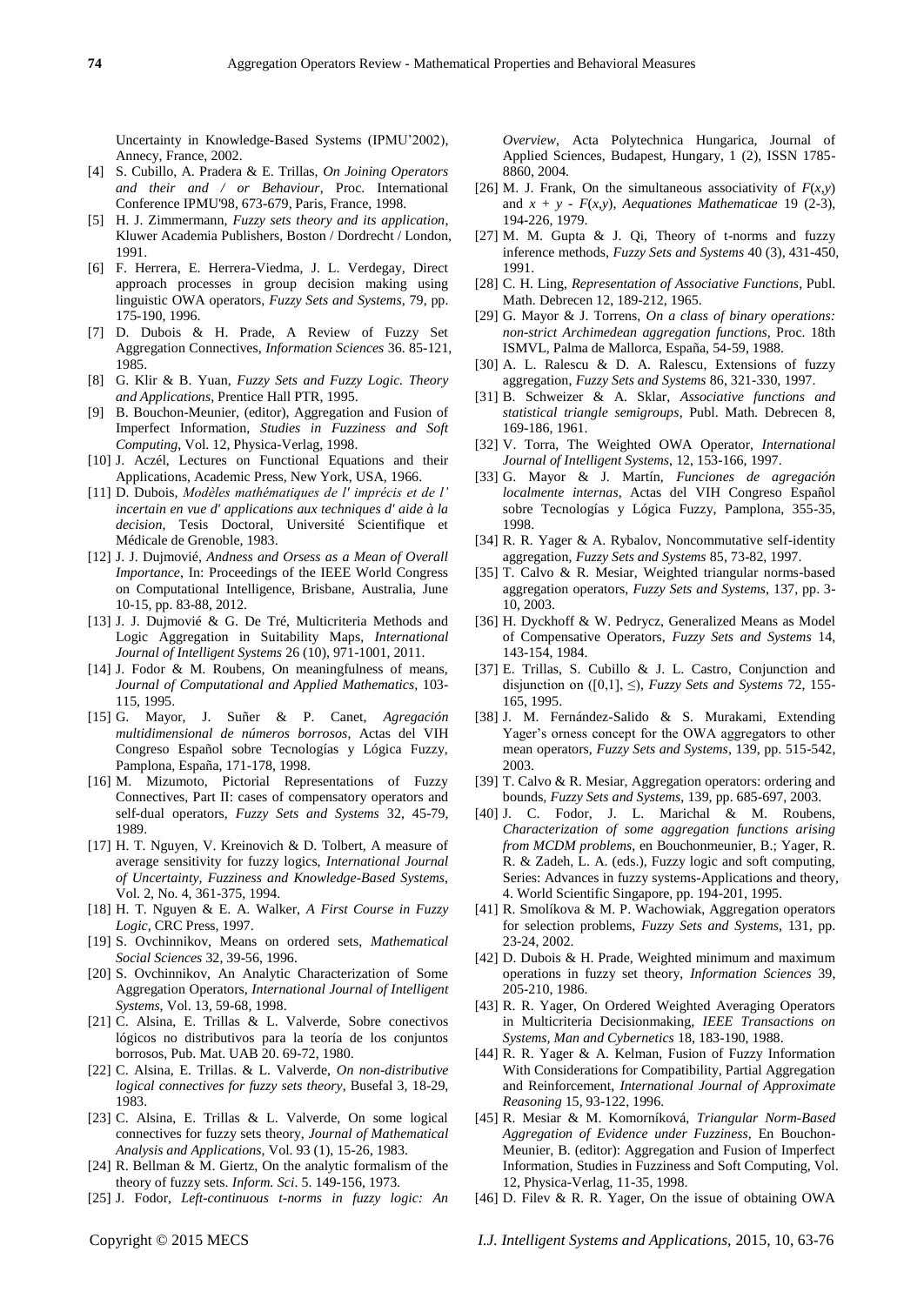operators weights, *Fuzzy Sets and Systems* 94, 157-169, 1998.

- [47] F. Herrera, E. Herrera-Viedma & F. Chiclana, A study of the origin and uses of the ordered weighted geometric operator in multicriteria decision making, *International Journal of Intelligent Systems* 18, 689-707, 2003.
- [48] X. W. Liu, Some properties of the weighted OWA operator, *IEEE Transactions on Systems, Man and Cybernetics*, 36, 1, 118-127, 2006.
- [49] B. Llamazares, Choosing OWA operator weights in the field of Social Choice, *Information Sciences: an International Journal,* 177, 21, 4745-4756, 2007.
- [50] J. I. Peláez & J. M. Doña, LAMA: A Linguistic Aggregation of Majority Additive Operator, *International Journal of Intelligent Systems* 18, 809-820, 2003.
- [51] J. I. Peláez & J. M. Doña, Majority Additive-Ordered Weighting Averaging: A New Neat Ordered Weighting Averaging Operators Based on the Majority Process, *International Journal of Intelligent Systems* 18, 469-481, 2003.
- [52] J. I. Peláez & J. M. Doña, A majority model in group decision making using QMA-OWA operators, *Int. J. Intell. Syst*. 21, 193-208, 2006.
- [53] J. I. Peláez, J. M. Doña & A. Mesas, Majority multiplicative ordered weighting geometric operators and their use in the aggregation of multiplicative preference relations, *Mathware and Soft Computing,* 12, 107-120, 2005.
- [54] J. I. Peláez, J. M. Doña & A. M. Gil, *Application of Majority OWA operators in Strategic Valuation of Companies*, Proc Int. Eurofuse Workshop, New Trends in Preference Modelling, 2006.
- [55] J. I. Peláez, J. M. Doña & J. A. Gómez-Ruiz, Analysis of OWA Operators in Decision Making for Modelling the Majority Concept, *Applied Mathematics and Computation*, Vol. 186, Pages 1263-1275, 2007.
- [56] J. I. Peláez, J. M. Doña & D. L. La Red, *Analysis of the Majority Process in Group Decision Making Process*, JCIS 2003 (7th Joint Conference on Information Sciences), ISBN N° 0-9707890-2-5, Proceedings, pp. 155-159, North Carolina, USA, 2003.
- [57] J. I. Peláez, J. M. Doña & D. L. La Red, *Analysis of the Linguistic Aggregation Operator LAMA in Group Decision Making Process*, 32 JAIIO (Argentine Conference on Computer Science and Operational Research) – ASAI 2003 (Argentine Symposium on Artificial Intelligence), ISSN N° 1666-1079, Argentina, 2003.
- [58] J. I. Peláez, J. M. Doña & D. L. La Red, *Fuzzy Imputation Methods for Data Base Systems*, Handbook of Research on Fuzzy Information Processing in Database, Hershey, PA, USA: Information Science Reference, 2008.
- [59] J. I. Peláez, J. M. Doña, D. L. La Red & A. Mesas, *OWA Aggregation with Soft Majority Operators*; 33 JAIIO (33° Jornadas Argentinas de Informática e Investigación Operativa) – ASIS 2004 (Primer Simposio Argentino de Sistemas de Información), Anales 2004 (publicación electrónica en CD), ISSN N° 1666-1141, Argentina, 2004.
- [60] J. I. Peláez, J. M. Doña, A. Mesas & D. L. La Red, *Opinión de Mayoría en Toma de Decisiones en Grupo Mediante el Operador QMA-OWA*, ESTYLF 2004 (XII Congreso Español Sobre Tecnologías y Lógica Fuzzy), Libro de Actas, págs. 449-454, ISBN N° 84-609-2160-3, España, 2004.
- [61] J. M. Doña, A. M. Gil, D. L. La Red & J. I. Peláez, A System Based on the Concept of Linguistic Majority for the Companies Valuation, *EconoQuantum*, Vol. 8 N. 2, Guadalajara, México, 121-142, 2011.
- [62] C. H. Carlsson & R. Fuller, *Fuzzy reasoning in decision making and optimization*, Heidelberg: Springfield-Verlag, 2002.
- [63] J. M. Merigó, M. Casanovas & L. Mart nez, L. Linguistic aggregation operators for linguistic decision making based on the Dempster-Shafer theory of evidence, *International Journal of Uncertainty, Fuzziness and Knowledge-Based Systems*, 18, 287-304, 2010.
- [64] M. O'Hagan, *Aggregating template rule antecedents in real-time expert systems with fuzzy set logic*, Proc. 22nd Annual IEEE Asilomar Conf. On Signals, Systems and Computers, Pacific Grove, CA, 1988.
- [65] M. Marimin, M. Umano, I. Hatono & H. Tamura, Linguistic Labels for Expressing Fuzzy Preference Relations in Fuzzy Group Decision Making, *IEEE Transactions on Systems, Man, and Cybernetics,* 28(2): 205-218, 1998.
- [66] L. A. Zadeh, The role of fuzzy logic in the management of uncertainty in expert systems, *Fuzzy Sets and Systems*, 11: 199-227, 1983.
- [67] J. M. Doña Fernández, *Modelado de los procesos de toma de decisión en entornos sociales mediante operadores de agregación OWA*, Tesis doctoral, Universidad de Málaga, España, 2008.
- [68] R. Yager & D. P. Filev, *Fuzzy logic controllers with flexible structures,* Proc. Second Int. Cont. on Fuzzy Sets and Neural Networks, Izuka Japan, 317-320, 1992.
- [69] R. R. Yager, Families of OWA operators, *Fuzzy Sets and Systems*, 59, 125-148, 1993.
- [70] M. Grabisch, Fuzzy Integral in multicriteria decisión making, *Fuzzy Sets and Systems* 69, 279-298, 1995.
- [71] M. Grabisch, *Fuzzy measures and integrals: a survey of applications and recent issues*, in Dubois, D.; Prade, H. & Yager, R. (editors), Fuzzy Sets Methods in Information Engineering: a Guided Tour of Applications, J. Wiley & Sons, 1996.
- [72] M. Grabisch, *Fuzzy Integral as a Flexible and Interpretable Tool of Aggregation*, in Bouchon-Meunier, B. (editor): Aggregation and Fusion of Imperfect Information, Studies in Fuzziness and Soft Computing, Vol. 12, Physica-Verlag, 51-72, 1998.
- [73] A. R. De Soto & E. Trillas, *Agregación de intervalos borrosos mediante el principio de extensión*, Actas del VIII Congreso Español sobre Tecnologías y Lógica Fuzzy, Pamplona, España, 233-237, 1998.
- [74] I. B. Turksen, Interval-valued fuzzy sets based on normal forms, *Fuzzy Sets and Systems* 20, 191-210, 1986.
- [75] L. A. Zadeh, Outline of a new approach to the analysis of complex systems and decision processes, *IEEE Trans. SMC*, SMC-3, 38-44, 1973.
- [76] H. J. Zimmermann & P. Zysno, Latent connectives in human decision-making, *Fuzzy Sets and Systems* 4, 37-51, 1980.
- [77] E. Trillas, A. Pradera & S. Cubillo, *A mathematical model for fuzzy connectives and its application to operator's behavioural study,* in Bouchon-Meunier, B.; Yager, R. R. & Zadeh, L. A. (eds): Information, Uncertainty, Fusion, Kluwer Scientific Publishers, 1999.
- [78] C. Alsina, G. Mayor, M. S. Tomás & J. Torrens, A characterization of a class of aggregation functions, *Fuzzy Sets and Systems* 53, 33-38, 1993.
- [79] J. Fodor & T. Calvo, *Aggregation Functions Defined by t-Norms and t-Conorms*, in Bouchon-Meunier, B. (editor). Aggregation and Fusion of Imperfect Information. Studies in Fuzziness and Soft Computing, Vol. 12, Physica-Verlag, 36-48, 1998.
- [80] M. K. Luhandjula, Compensatory operators in fuzzy linear